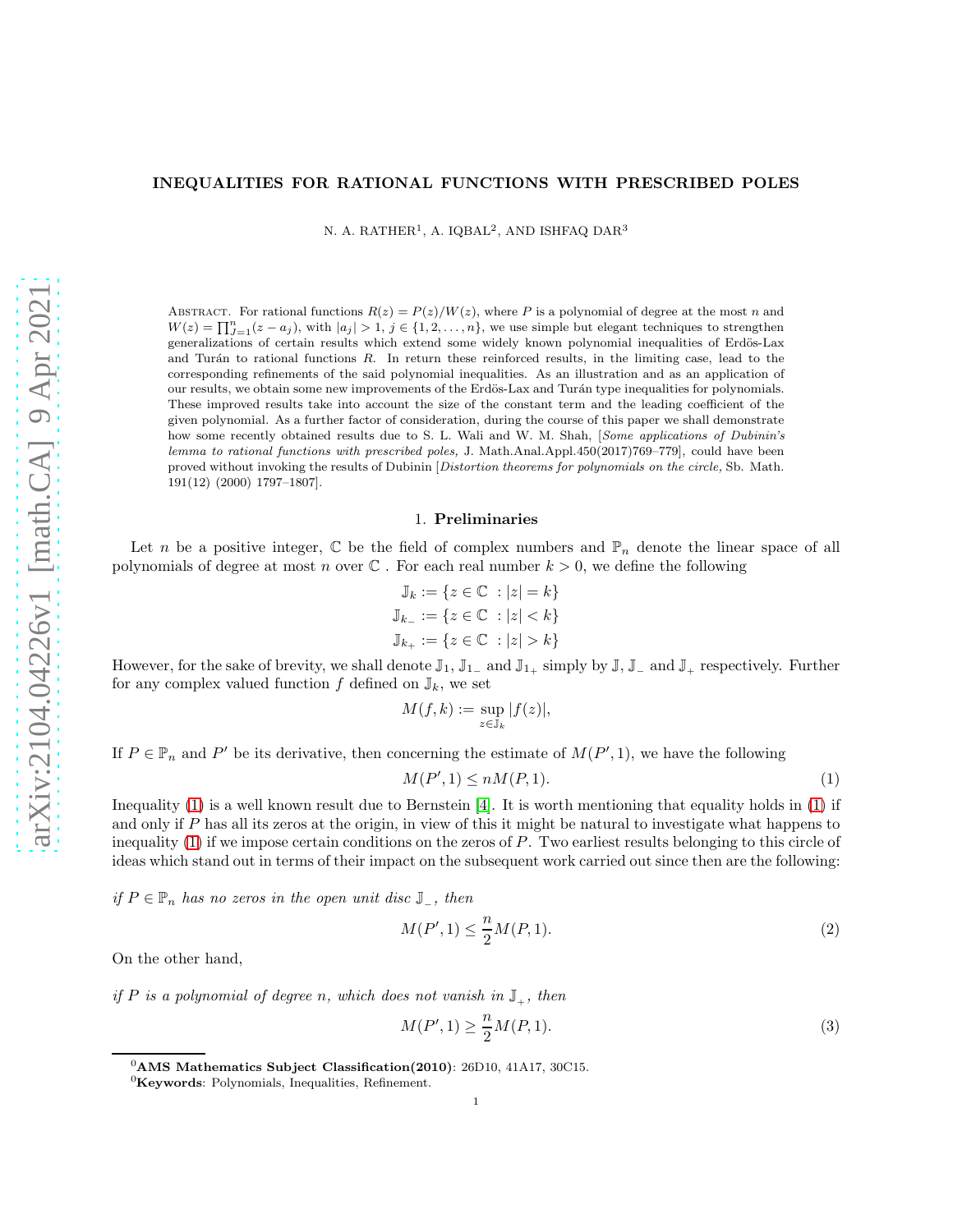Inequality  $(2)$  was speculated by Erdös and later verified by Lax [\[7\]](#page-12-1), whereas inequality  $(3)$  is due to Turán [\[11\]](#page-12-2).

## 2. Rational Functions

If a rational function is meant to be a quotient of two polynomials and if for  $a_i \in \mathbb{J}_+$ ,  $j \in \{1, 2, ..., n\}$ , we define

$$
W(z) := \prod_{j=1}^{n} (z - a_j),
$$
  
\n
$$
B(z) := \prod_{j=1}^{n} \left(\frac{1 - \overline{a}_j z}{z - a_j}\right),
$$
  
\n
$$
\mathcal{R}_n = \mathcal{R}_n(a_1, a_2, ..., a_n) := \left\{\frac{P(z)}{W(z)} : P \in \mathbb{P}_n\right\},
$$

then  $\mathcal{R}_n$  is the set of all rational functions having poles possibly at  $a_1, a_2, ..., a_n$  and with a finite limit at  $\infty$ . Moreover  $B(z) \in \mathcal{R}_n$  and  $|B(z)| = 1$  for  $z \in \mathbb{J}$ .

Li, Mohapatra and Rodriguez [\[8\]](#page-12-3) extended Bernstein's inequality [\(1\)](#page-0-0) to rational functions in  $\mathcal{R}_n$  by proving the following:

<span id="page-1-3"></span>**Theorem A.** If  $t_1, t_2, \ldots, t_n$  be the n zeros of  $B(z) = \lambda$  and  $s_1, s_2, \ldots, s_n$  be those of  $B(z) = -\lambda$ ;  $\lambda \in \mathbb{J}$ . Then for every  $R \in \mathcal{R}_n$  and  $z \in \mathbb{J}$ 

$$
|R'(z)| \le \frac{1}{2}|B'(z)|\{M_1 + M_2\}.
$$
\n(4)

where  $M_1 = \max\{|R(t_j)|: j = 1, 2, ..., n\}$  and  $M_2 = \max\{|R(s_j)|: j = 1, 2, ..., n\}$ .

A simple consequence of which is the following extension of inequality [\(1\)](#page-0-0) to rational functions in  $\mathcal{R}_n$ .

**Remark 1.** For every  $R \in \mathcal{R}_n$  and  $z \in \mathbb{J}$ 

<span id="page-1-2"></span>
$$
|R'(z)| \le |B'(z)|M(R,1).
$$
\n(5)

For rational functions in  $\mathcal{R}_n$  with restricted zeros, they also proved the following results

<span id="page-1-0"></span>**Theorem B.** If  $R \in \mathcal{R}_n$  has all its zeros in  $\mathbb{J} \cup \mathbb{J}_+$ , then for  $z \in \mathbb{J}$ ,

$$
|R'(z)| \le \frac{1}{2}|B'(z)|M(R,1). \tag{6}
$$

<span id="page-1-1"></span>**Theorem C.** If  $R \in \mathcal{R}_n$  has all its zeros in  $\mathbb{J} \cup \mathbb{J}_n$ , then for  $z \in \mathbb{J}$ ,

$$
|R'(z)| \ge \frac{1}{2} \Big\{ |B'(z)| - (n-m) \Big\} |R(z)|. \tag{7}
$$

where m is the number of zeros of R.

Evidently, Theorem [B](#page-1-0) extends inequality [\(2\)](#page-0-1) to rational functions in  $\mathcal{R}_n$ , whereas Theorem [C](#page-1-1) is the corre-sponding extension of inequality [3](#page-0-2) to rational functions in  $\mathcal{R}_n$ .

For the class of rational functions in  $\mathcal{R}_n$  having no zeros in  $\mathbb{J}_-$ , Aziz and Shah [\[1\]](#page-12-4) obtained the following improvement of [\(4\)](#page-1-2) (Theorem [A\)](#page-1-3)

<span id="page-1-4"></span>**Theorem D.** Let  $R \in \mathcal{R}_n$  have all its zeros in  $\mathbb{J} \cup \mathbb{J}_+$ . If  $t_1, t_2, \ldots, t_n$  be the n zeros of  $B(z) = \lambda$  and  $s_1, s_2, \ldots, s_n$  be those of  $B(z) = -\lambda; \, \lambda \in \mathbb{J}$ . Then for  $z \in \mathbb{J}$ 

<span id="page-1-5"></span>
$$
|R'(z)| \le \frac{1}{2}|B'(z)|\left\{M_1^2 + M_2^2\right\}^{\frac{1}{2}}.
$$
\n<sup>(8)</sup>

where  $M_1 = \max\{|R(t_j)|: j = 1, 2, ..., n\}$  and  $M_2 = \max\{|R(s_j)|: j = 1, 2, ..., n\}$ .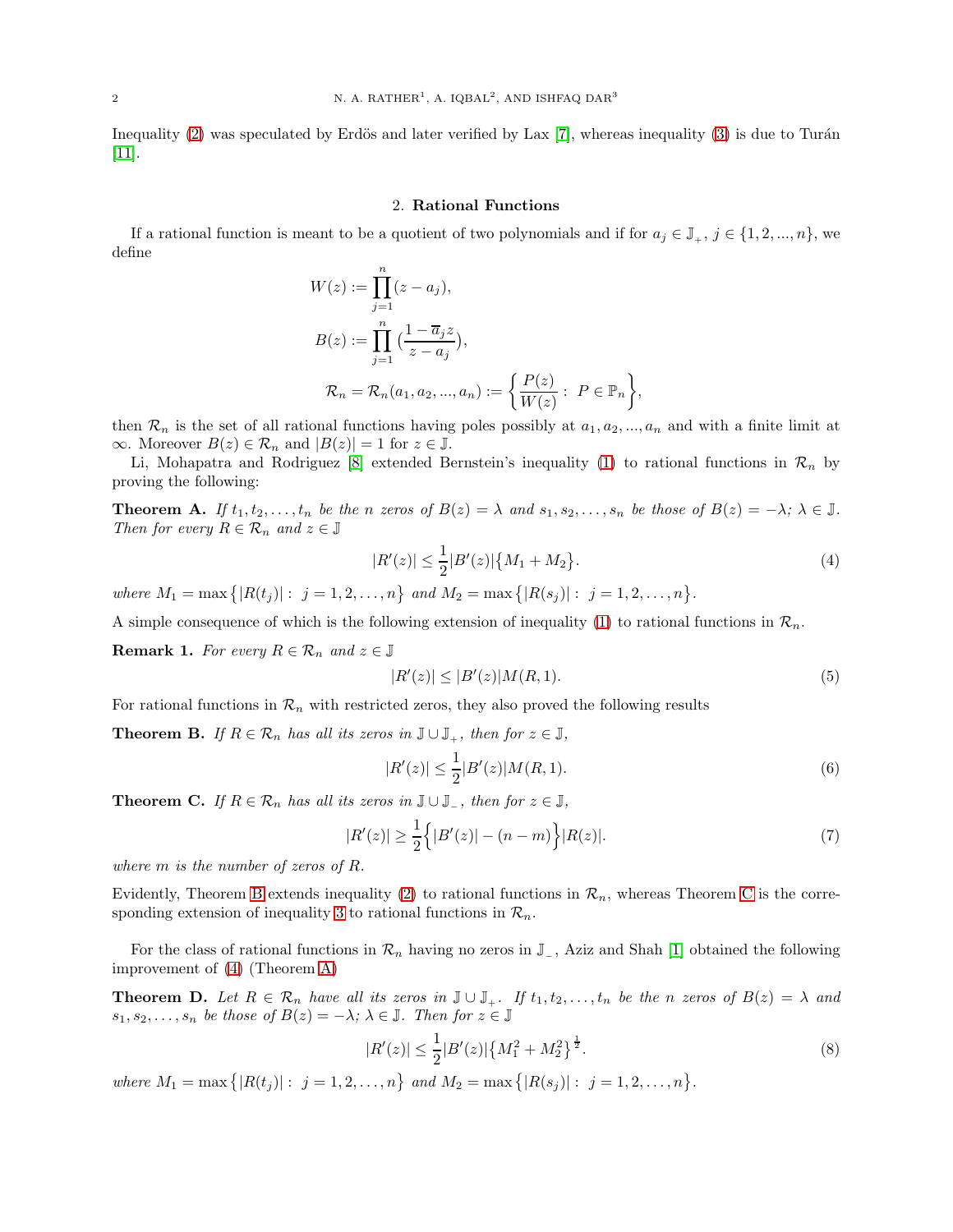As a generalization of Theorem [B,](#page-1-0) Aziz and Zargar [\[3\]](#page-12-5) obtained the following

<span id="page-2-0"></span>**Theorem E.** If  $R \in \mathcal{R}_n$  has all its zeros in  $\mathbb{J}_k \cup \mathbb{J}_{k_+}$ ,  $k \geq 1$ , then for  $z \in \mathbb{J}$ ,

$$
|R'(z)| \le \frac{1}{2} \left\{ |B'(z)| - \frac{n(k-1)}{k+1} \frac{|R(z)|^2}{\left\{ M(R,1) \right\}^2} \right\} M(R,1). \tag{9}
$$

Aziz and Shah [\[2\]](#page-12-6) generalized Theorem [D](#page-1-4) by proving the following

<span id="page-2-1"></span>**Theorem F.** Let  $R \in \mathcal{R}_n$  have all its zeros in  $\mathbb{J}_k \cup \mathbb{J}_{k_+}$ ,  $k \geq 1$ . If  $t_1, t_2, \ldots, t_n$  be the n zeros of  $B(z) = \lambda$ and  $s_1, s_2, \ldots, s_n$  be those of  $B(z) = -\lambda$ ;  $\lambda \in \mathbb{J}$ . Then for  $z \in \mathbb{J}$ 

$$
|R'(z)| \le \frac{1}{2} \left\{ |B'(z)|^2 - \frac{2n(k-1)}{k+1} \frac{|R(z)|^2 |B'(z)|}{M_1^2 + M_2^2} \right\}^{\frac{1}{2}} \left(M_1^2 + M_2^2\right)^{\frac{1}{2}}.
$$
\n
$$
(10)
$$

Where  $M_1 = \max \{|R(t_j)| : j = 1, 2, ..., n\}$  and  $M_2 = \max \{|R(s_j)| : j = 1, 2, ..., n\}$ .

For the class of rational functions in  $\mathcal{R}_n$  having no zeros in  $\mathbb{J}_{k_+}, k \leq 1$ , Aziz and Shah [\[2\]](#page-12-6) obtained the following generalization of Theorem [C](#page-1-1)

<span id="page-2-2"></span>**Theorem G.** If  $R \in \mathcal{R}_n$  has all its zeros in  $\mathbb{J}_k \cup \mathbb{J}_{k_-}$ ,  $k \leq 1$ , then for  $z \in \mathbb{J}$ ,

$$
|R'(z)| \ge \frac{1}{2} \left\{ |B'(z)| - \frac{n(1+k) - 2m}{1+k} \right\} |R(z)|. \tag{11}
$$

where m is the number of zeros of R.

### <span id="page-2-6"></span>3. Main Results

In this paper, we first arrive at certain interesting improvements of Theorems [E,](#page-2-0) [F](#page-2-1) and [G.](#page-2-2) Then, as an application of these strengthened results, we obtain some new and elegant refinements of the well known polynomial inequalities due to Erdös-Lax [\[7\]](#page-12-1) and M.A. Malik [\[9\]](#page-12-7). In addition to these things, we demonstrate how some recently proved results due to S. L. Wali and W. M. Shah, [\[12\]](#page-12-8) [\[13\]](#page-13-0), could have been obtained without appealing to the results of Osserman [\[10\]](#page-12-9) and Dubinin [\[5\]](#page-12-10). To Sum up, we asseverate that our work besides improving certain existing estimates also furnishes relatively elementary proofs of the results obtained by S. L. Wali and W. M. Shah in [\[12\]](#page-12-8) and [\[13\]](#page-13-0). We begin by presenting the following refinement of Theorem [E](#page-2-0)

<span id="page-2-4"></span>**Theorem 1.** Suppose  $R \in \mathcal{R}_n$  has all its zeros in  $\mathbb{J}_k \cup \mathbb{J}_{k_+}, k \geq 1$ ; that is,  $R(z) = \frac{P(z)}{W(z)}$  $\frac{P(z)}{W(z)}$  with  $P(z) =$  $\alpha_m \prod_{j=1}^m (z - b_j)$ ,  $\alpha_m \neq 0$ ,  $m \leq n, |b_j| \geq k \geq 1$ ,  $j = 1, 2, \ldots, m$ . Then for  $z \in \mathbb{J}$ ,

$$
|R'(z)| \leq \frac{1}{2} \Bigg[ |B'(z)| - \frac{n(k-1)|R(z)|^2}{(k+1)\{M(R,1)\}^2} - \frac{2|R(z)|^2}{\{M(R,1)\}^2} \Bigg\{ \frac{n}{k+1} - \sum_{j=1}^m \frac{1}{1+|b_j|} \Bigg\} \Bigg] M(R,1). \tag{12}
$$

**Remark 2.** Equality in inequality [\(12\)](#page-2-3) occurs at  $z = 1$  for

$$
R(z) = \left(\frac{z+k}{z-a}\right)^n, \qquad B(z) = \left(\frac{1-az}{z-a}\right)^n, \quad a > 1, \ k \ge 1.
$$

<span id="page-2-5"></span>Remark 3. Under the hypothesis in Theorem [1,](#page-2-4) one can easily see that

<span id="page-2-3"></span>
$$
\frac{n}{k+1} - \sum_{j=1}^{m} \frac{1}{1 + |b_j|} \ge 0
$$

and hence Theorem [1](#page-2-4) improves Theorem [E.](#page-2-0)

In the case when  $k = 1$  $k = 1$ , Theorem 1 immediately leads to the following refinement of Theorem [B](#page-1-0)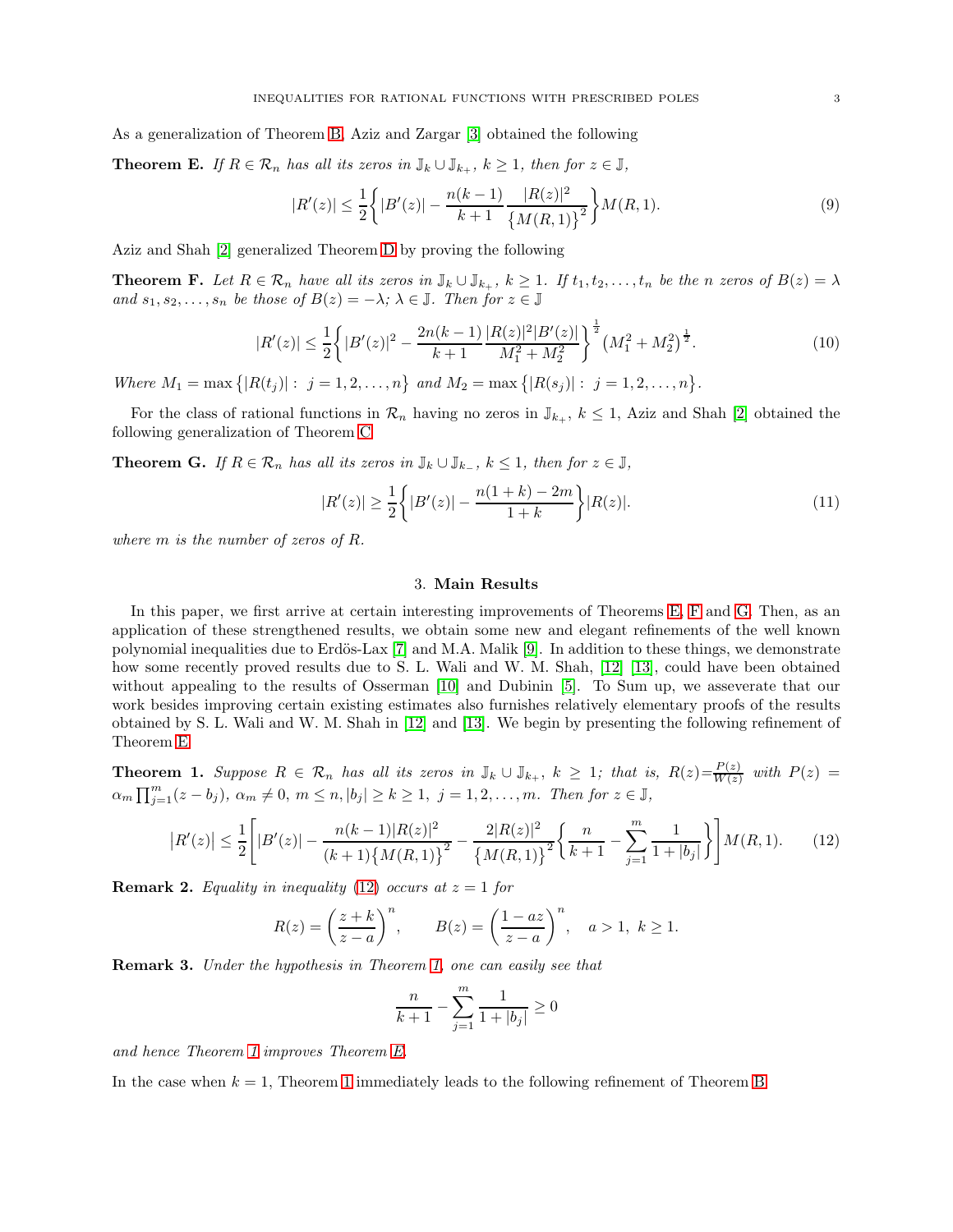**Corollary 1.** If  $R \in \mathcal{R}_n$  has all its zeros in  $\mathbb{J} \cup \mathbb{J}_+$ ; that is,  $R(z) = \frac{P(z)}{W(z)}$  $\frac{P(z)}{W(z)}$  with  $P(z) = \alpha_m \prod_{j=1}^m (z - b_j),$  $\alpha_m \neq 0, m \leq n, |b_j| \geq 1, j = 1, 2, \ldots, m$ . Then for  $z \in \mathbb{J}$ ,

<span id="page-3-2"></span>
$$
|R'(z)| \le \frac{1}{2} \left[ |B'(z)| - \frac{2|R(z)|^2}{\left\{ M(R,1) \right\}^2} \left\{ \frac{n}{2} - \sum_{j=1}^m \frac{1}{1+|b_j|} \right\} \right] M(R,1). \tag{13}
$$

Although Remark [3](#page-2-5) shows that Theorem [1](#page-2-4) improves Theorem [E,](#page-2-0) but the bound in [\(12\)](#page-2-3) demands that all the zeros of  $R(z)$  be known beforehand. Since computation of zeros is not always an easy piece of work, therefore in those situations where the zeros of  $R(z)$  are unspecified, one may desire to have an improvement which instead of the zeros of  $R(z)$  depends upon some coefficients of  $P(z)$  in  $R(z) = \frac{P(z)}{W(z)}$ . Our next result serves this purpose.

<span id="page-3-1"></span>**Corollary 2.** Suppose  $R \in \mathcal{R}_n$  has all its zeros in  $\mathbb{J}_k \cup \mathbb{J}_{k_+}, k \geq 1$ ; that is,  $R(z) = \frac{P(z)}{W(z)}$  $\frac{P(z)}{W(z)}$  with  $P(z) =$  $\alpha_m \prod_{j=1}^m (z-b_j) = \alpha_0 + \alpha_1 z + \cdots + \alpha_m z^m$ ,  $\alpha_m \neq 0$ ,  $m \leq n$ ,  $|b_j| \geq k \geq 1$ ,  $j = 1, 2, \ldots, m$ . Then for  $z \in \mathbb{J}$ ,

$$
|R'(z)| \leq \frac{1}{2} \left[ |B'(z)| - \frac{n(k-1)|R(z)|^2}{(k+1)\{M(R,1)\}^2} - \frac{2|R(z)|^2}{(k+1)\{M(R,1)\}^2} \left\{ n - m + \frac{|\alpha_0| - k^m |\alpha_m|}{|\alpha_0| + k^m |\alpha_m|} \right\} \right] M(R,1) \tag{14}
$$

Proof. In view of inequality [\(12\)](#page-2-3)

$$
\begin{split}\n|R'(z)| &\leq \frac{1}{2} \left[ |B'(z)| - \frac{n(k-1)|R(z)|^2}{(k+1)\{M(R,1)\}^2} - \frac{2|R(z)|^2}{\{M(R,1)\}^2} \left\{ \frac{n}{k+1} - \sum_{j=1}^m \frac{1}{1+|b_j|} \right\} \right] M(R,1) \\
&= \frac{1}{2} \left[ |B'(z)| - \frac{n(k-1)|R(z)|^2}{(k+1)\{M(R,1)\}^2} - \frac{2|R(z)|^2}{\{M(R,1)\}^2} \left\{ \frac{n-m}{1+k} - \frac{1}{1+k} \sum_{j=1}^m \frac{k-|b_j|}{1+|b_j|} \right\} \right] M(R,1) \\
&\leq \frac{1}{2} \left[ |B'(z)| - \frac{n(k-1)|R(z)|^2}{(k+1)\{M(R,1)\}^2} - \frac{2|R(z)|^2}{\{M(R,1)\}^2} \left\{ \frac{n-m}{1+k} - \frac{1}{1+k} \sum_{j=1}^m \frac{k-|b_j|}{k+|b_j|} \right\} \right] M(R,1) \\
&= \frac{1}{2} \left[ |B'(z)| - \frac{n(k-1)|R(z)|^2}{(k+1)\{M(R,1)\}^2} - \frac{2|R(z)|^2}{\{M(R,1)\}^2} \left\{ \frac{n-m}{1+k} - \frac{1}{1+k} \sum_{j=1}^m \frac{1-\frac{|b_j|}{k}}{1+\frac{|b_j|}{k}} \right\} \right] M(R,1) \tag{15}\n\end{split}
$$

Using Lemma [2](#page-9-0) in inequality [\(15\)](#page-3-0) and noting that  $\frac{|b_j|}{k} \geq 1$ ,  $j = 1, 2, ..., m$ , we get

$$
|R'(z)| \leq \frac{1}{2} \left[ |B'(z)| - \frac{n(k-1)|R(z)|^2}{(k+1)\{M(R,1)\}^2} - \frac{2|R(z)|^2}{(k+1)\{M(R,1)\}^2} \left\{ n - m - \frac{1 - \prod_{j=1}^m \frac{|b_j|}{k}}{1 + \prod_{j=1}^m \frac{|b_j|}{k}} \right\} \right] M(R,1)
$$
  
\n
$$
= \frac{1}{2} \left[ |B'(z)| - \frac{n(k-1)|R(z)|^2}{(k+1)\{M(R,1)\}^2} - \frac{2|R(z)|^2}{(k+1)\{M(R,1)\}^2} \left\{ n - m - \frac{k^m|\alpha_m| - |\alpha_0|}{k^m|\alpha_m| + |\alpha_0|} \right\} \right] M(R,1)
$$
  
\n
$$
= \frac{1}{2} \left[ |B'(z)| - \frac{n(k-1)|R(z)|^2}{(k+1)\{M(R,1)\}^2} - \frac{2|R(z)|^2}{(k+1)\{M(R,1)\}^2} \left\{ n - m + \frac{|\alpha_0| - k^m|\alpha_m|}{|\alpha_0| + k^m|\alpha_m|} \right\} \right] M(R,1)
$$

Remark 4. Evidently, under the hypothesis of Corollary [2](#page-3-1)

<span id="page-3-0"></span>
$$
n-m+\frac{|\alpha_0|-k^m|\alpha_m|}{|\alpha_0|+k^m|\alpha_m|}\geq 0
$$

and therefore inequality [\(14\)](#page-3-2) improves Theorem [E.](#page-2-0)

As an application of Theorem [1,](#page-2-4) we next present the following refinement of a result due to M.A. Malik [\[9\]](#page-12-7) concerning polynomials not vanishing in the open disk  $\mathbb{J}_{k_{-}}$ ,  $k \geq 1$ .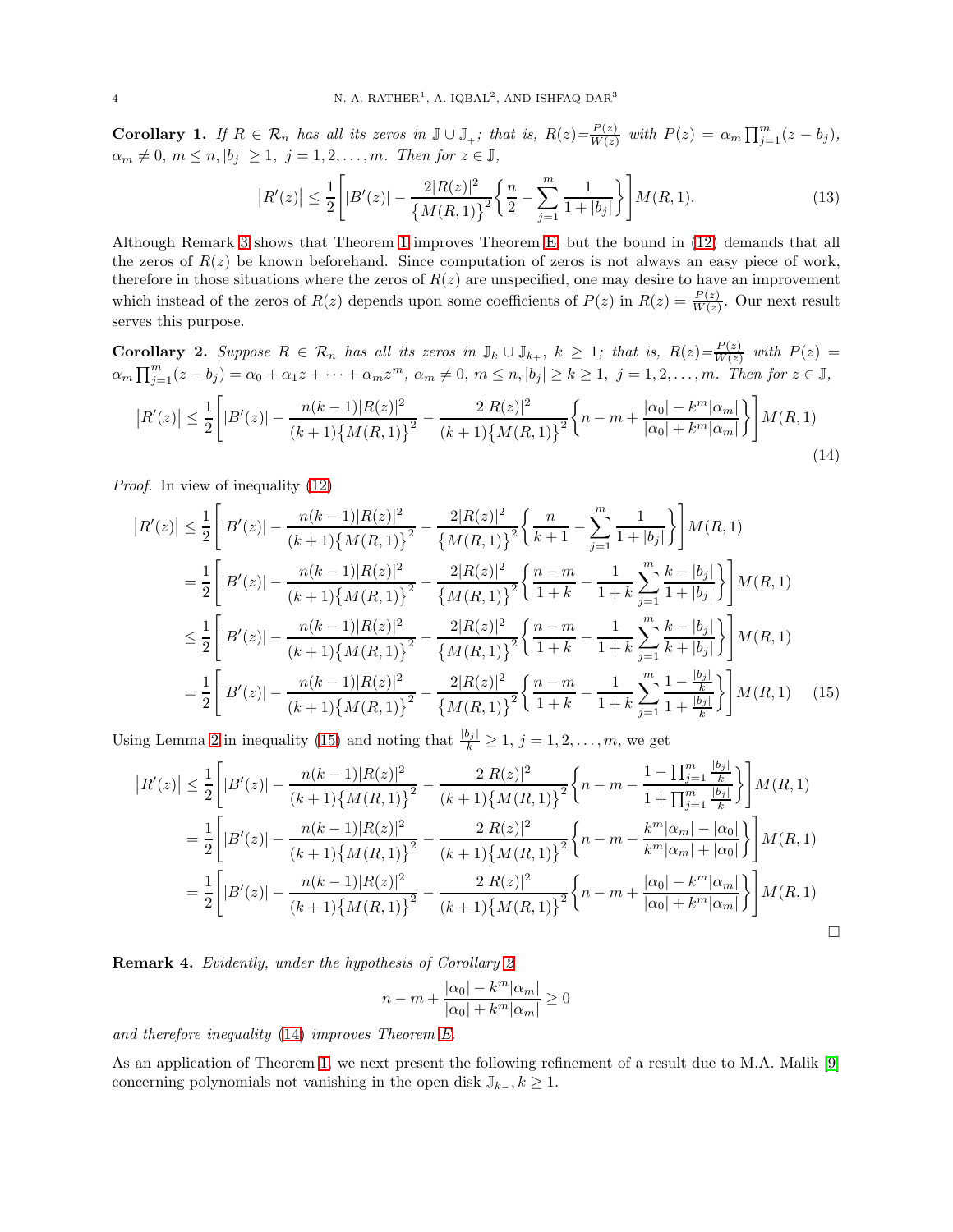<span id="page-4-2"></span>**Corollary 3.** If P be a polynomial of degree n, having all its zeros in  $\mathbb{J}_k \cup \mathbb{J}_{k_+}$ ,  $k \geq 1$ ; that is,  $P(z) =$  $\alpha_n \prod_{j=1}^n (z-b_j) = \alpha_0 + \alpha_1 z + \cdots + \alpha_n z^n, \ \alpha_n \neq 0, \ |b_j| \geq k \geq 1, \ j = 1, 2, \ldots, n.$  Then for  $z \in \mathbb{J}$ 

<span id="page-4-0"></span>
$$
|P'(z)| \le \frac{1}{2} \left[ n - \frac{2}{k+1} \left( \frac{n(k-1)}{2} + \frac{|\alpha_0| - k^m |\alpha_m|}{|\alpha_0| + k^m |\alpha_m|} \right) \frac{|P(z)|^2}{\{M(P, 1)\}^2} \right] M(P, 1) \tag{16}
$$

*Proof.* Taking  $R(z) = \frac{P(z)}{W(z)}$  with  $W(z) = (z - \alpha)^n$ ,  $\alpha > k \ge 1$ , so that  $B(z) = \left(\frac{1-\alpha z}{z-\alpha}\right)^n$ , from Corollary [2](#page-3-1) with  $m = n$ , we get

$$
\left| R'(z) \right| \leq \frac{1}{2} \left[ |B'(z)| - \frac{n(k-1)|R(z)|^2}{(k+1)\{M(R,1)\}^2} - \frac{2|R(z)|^2}{(k+1)\{M(R,1)\}^2} \left\{ \frac{|\alpha_0| - k^m |\alpha_m|}{|\alpha_0| + k^m |\alpha_m|} \right\} \right] M(R,1) \tag{17}
$$

$$
= \frac{1}{2} \left[ |B'(z)| - \frac{2}{k+1} \left( \frac{n(k-1)}{2} + \frac{|\alpha_0| - k^m |\alpha_m|}{|\alpha_0| + k^m |\alpha_m|} \right) \frac{|R(z)|^2}{\{M(R,1)\}^2} \right] M(R,1)
$$

Assuming  $M(R, 1) = |R(e^{i\psi_0})| = |$  $P(e^{i\psi_0})$  $\frac{P(e^{i\psi_0})}{W(e^{i\psi_0})}$  for some  $\psi_0 \in [0, 2\pi)$ , inequality [\(17\)](#page-4-0) can be written as

$$
\left|\frac{P'(z)}{(z-\alpha)^n} - \frac{n(z-\alpha)^{n-1}P(z)}{(z-\alpha)^{2n}}\right| \le \frac{1}{2} \left[|B'(z)| - \frac{2}{k+1} \left(\frac{n(k-1)}{2} + \frac{|\alpha_0| - k^m |\alpha_m|}{|\alpha_0| + k^m |\alpha_m|}\right) \frac{|P(z)|^2}{|P(e^{i\psi_0})|^2} \right] \frac{|e^{i\psi_0} - \alpha|^{2n}}{|e^{i\psi_0} - \alpha|^n} \tag{18}
$$

Since this is true for every  $\alpha > 1$ , letting  $\alpha \to \infty$  in inequality [\(18\)](#page-4-1) and noting as  $\alpha \to \infty$ ,  $|B'(z)| \to$  $|nz| = n$  for  $z \in \mathbb{J}$ , we get

<span id="page-4-1"></span>
$$
|P'(z)| \leq \frac{1}{2} \left[ n - \frac{2}{k+1} \left( \frac{n(k-1)}{2} + \frac{|\alpha_0| - k^m |\alpha_m|}{|\alpha_0| + k^m |\alpha_m|} \right) \frac{|P(z)|^2}{|P(e^{i\psi_0})|^2} \right] |P(e^{i\psi_0})|
$$
  

$$
\leq \frac{1}{2} \left[ n - \frac{2}{k+1} \left( \frac{n(k-1)}{2} + \frac{|\alpha_0| - k^m |\alpha_m|}{|\alpha_0| + k^m |\alpha_m|} \right) \frac{|P(z)|^2}{\left\{ M(P, 1) \right\}^2} \right] M(P, 1)
$$

For  $k = 1$ , Corollary [2](#page-3-1) yields the following refinement of Theorem [B](#page-1-0)

**Corollary 4.** If  $R \in \mathcal{R}_n$  has all its zeros in  $\mathbb{J} \cup \mathbb{J}_+$ ; that is,  $R(z) = \frac{P(z)}{W(z)}$  $\frac{P(z)}{W(z)}$  with  $P(z) = \alpha_m \prod_{j=1}^m (z - b_j) =$  $\alpha_0 + \alpha_1 z + \cdots + \alpha_m z^m$ ,  $\alpha_m \neq 0$ ,  $m \leq n$ ,  $|b_j| \geq 1$ ,  $j = 1, 2, \ldots, m$ . Then for  $z \in \mathbb{J}$ ,

$$
|R'(z)| \le \frac{1}{2} \left[ |B'(z)| - \frac{|R(z)|^2}{\left\{ M(R,1) \right\}^2} \left\{ n - m + \frac{|\alpha_0| - |\alpha_m|}{|\alpha_0| + |\alpha_m|} \right\} \right] M(R,1)
$$
\n(19)

For  $k = 1$  corollary [3](#page-4-2) reduces to the following refinement of the famous Erdös - Lax inequality [\(2\)](#page-0-1) concerning polynomials not vanishing in the open unit disk J<sup>−</sup>

**Corollary 5.** If P be a polynomial of degree n, having all its zeros in  $\mathbb{J}\cup\mathbb{J}_+$ ; that is,  $P(z) = \alpha_n \prod_{j=1}^n (z-b_j)$  $\alpha_0 + \alpha_1 z + \cdots + \alpha_n z^n$ ,  $\alpha_n \neq 0$ ,  $|b_j| \geq 1$ ,  $j = 1, 2, \ldots, n$ . Then for  $z \in \mathbb{J}$ 

$$
|P'(z)| \le \frac{1}{2} \left[ n - \frac{|P(z)|^2}{\left\{ M(P, 1) \right\}^2} \left\{ \frac{|\alpha_0| - |\alpha_n|}{|\alpha_0| + |\alpha_n|} \right\} \right] M(P, 1) \tag{20}
$$

As our second result, we present the following refinement of Theorem [F](#page-2-1)

<span id="page-4-3"></span>**Theorem 2.** Suppose  $R \in \mathcal{R}_n$  has all its zeros in  $\mathbb{J}_k \cup \mathbb{J}_{k_+}$ ,  $k \geq 1$ ; that is,  $R(z) = \frac{P(z)}{W(z)}$  $\frac{P(z)}{W(z)}$  with  $P(z) =$  $\alpha_m \prod_{j=1}^m (z-b_j)$ ,  $\alpha_m \neq 0$ ,  $m \leq n$ ,  $|b_j| \geq k \geq 1$ ,  $j = 1, 2, \ldots, m$ . If  $t_1, t_2, \ldots, t_n$  be the n zeros of  $B(z) = \lambda$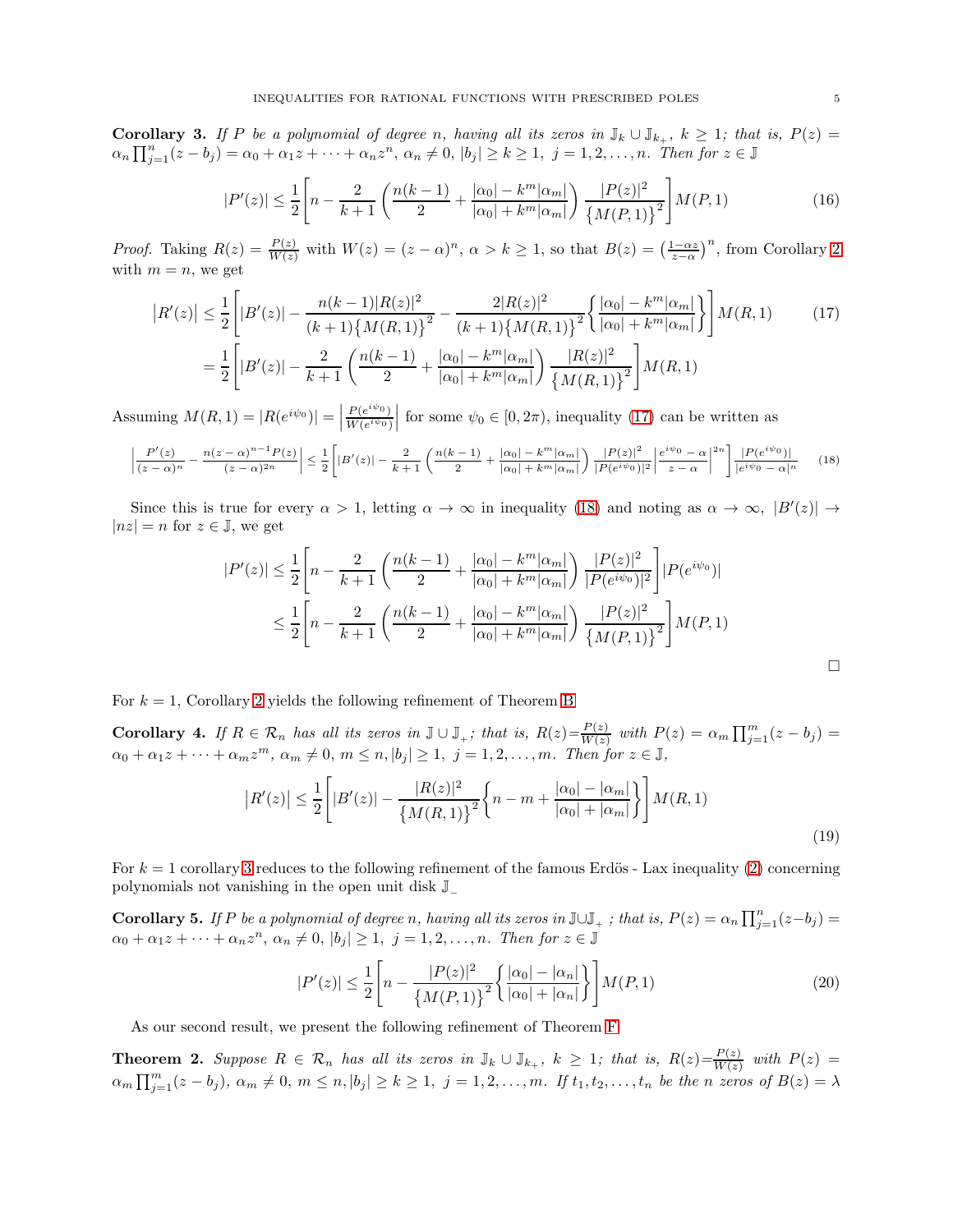and  $s_1, s_2, \ldots, s_n$  be those of  $B(z) = -\lambda$ ;  $\lambda \in \mathbb{J}$ . Then for  $z \in \mathbb{J}$ 

$$
\left|R'(z)\right| \leq \frac{1}{2} \left[ |B'(z)|^2 - \frac{2n(k-1)}{k+1} \frac{|R(z)|^2 |B'(z)|}{M_1^2 + M_2^2} - \frac{4|R(z)|^2 |B'(z)|}{M_1^2 + M_2^2} \left\{ \frac{n}{1+k} - \sum_{j=1}^m \frac{1}{1+|b_j|} \right\} \right]^{\frac{1}{2}} \left(M_1^2 + M_2^2\right)^{\frac{1}{2}}.
$$
\n(21)

Where  $M_1 = \max\{|R(t_j)|: j = 1, 2, ..., n\}$  and  $M_2 = \max\{|R(s_j)|: j = 1, 2, ..., n\}$ .

**Remark 5.** The inequality [\(21\)](#page-5-0) is best possible and equality holds for  $R(z) = B(z) + \lambda, \lambda \in \mathbb{J}$ .

**Remark 6.** Since 
$$
\frac{n}{1+k} - \sum_{j=1}^{m} \frac{1}{1+|b_j|} = \frac{n-m}{1+k} + \sum_{j=1}^{m} \left( \frac{1}{1+k} - \frac{1}{1+|b_j|} \right) = \frac{n-m}{1+k} + \sum_{j=1}^{m} \frac{|b_j| - k}{(1+k)(1+|b_j|)} \geq 0
$$
, it follows that the inequality (21) refers the inequality (10); that is, Theorem 2 improves Theorem F.

For  $k = 1$ , Theorem [2](#page-4-3) yields the following refinement of inequality [\(8\)](#page-1-5) (Theorem [D\)](#page-1-4)

**Corollary 6.** Let  $R \in \mathcal{R}_n$  have all its zeros in  $\mathbb{J} \cup \mathbb{J}_+$ ; that is,  $R(z) = \frac{P(z)}{W(z)}$  $\frac{P(z)}{W(z)}$  with  $P(z) = \alpha_m \prod_{j=1}^m (z - b_j),$  $\alpha_m \neq 0, m \leq n, |b_j| \geq 1, j = 1, 2, \ldots, m$ . If  $t_1, t_2, \ldots, t_n$  be the n zeros of  $B(z) = \lambda$  and  $s_1, s_2, \ldots, s_n$  be those of  $B(z) = -\lambda$ ;  $\lambda \in \mathbb{J}$ . Then for  $z \in \mathbb{J}$ 

<span id="page-5-3"></span><span id="page-5-0"></span>
$$
|R'(z)| \le \frac{1}{2} \left[ |B'(z)|^2 - \frac{4|R(z)|^2|B'(z)|}{M_1^2 + M_2^2} \left\{ \frac{n}{2} - \sum_{j=1}^m \frac{1}{1 + |b_j|} \right\} \right]^{\frac{1}{2}} \left( M_1^2 + M_2^2 \right)^{\frac{1}{2}}.
$$
 (22)

Where  $M_1 = \max \{|R(t_j)| : j = 1, 2, ..., n\}$  and  $M_2 = \max \{|R(s_j)| : j = 1, 2, ..., n\}$ .

Concerning the bound which takes into consideration the size of some coefficients of  $P(z)$  in  $R(z) = \frac{P(z)}{W(z)}$ , we present the following

<span id="page-5-2"></span>**Corollary 7.** Suppose  $R \in \mathcal{R}_n$  has all its zeros in  $\mathbb{J}_k \cup \mathbb{J}_{k_+}$ ,  $k \geq 1$ ; that is,  $R(z) = \frac{P(z)}{W(z)}$  $\frac{F(z)}{W(z)}$  with  $P(z) =$  $\alpha_m \prod_{j=1}^m (z - b_j) = \alpha_0 + \alpha_1 z + \cdots + \alpha_m z^m$ ,  $\alpha_m \neq 0$ ,  $m \leq n$ ,  $|b_j| \geq k \geq 1$ ,  $j = 1, 2, \ldots, m$ . If  $t_1, t_2, \ldots, t_n$  be the n zeros of  $B(z) = \lambda$  and  $s_1, s_2, \ldots, s_n$  be those of  $B(z) = -\lambda; \lambda \in \mathbb{J}$ . Then for  $z \in \mathbb{J}$ 

$$
\left|R'(z)\right| \leq \frac{1}{2} \left[ |B'(z)|^2 - \frac{2n(k-1)}{k+1} \frac{|R(z)|^2 |B'(z)|}{M_1^2 + M_2^2} - \frac{4|R(z)|^2 |B'(z)|}{(M_1^2 + M_2^2)(1+k)} \left\{n - m + \frac{|\alpha_0| - k^m |\alpha_m|}{|\alpha_0| + k^m |\alpha_m|}\right\}\right]^{\frac{1}{2}} \left(M_1^2 + M_2^2\right)^{\frac{1}{2}} \tag{23}
$$

Where  $M_1 = \max \{|R(t_j)| : j = 1, 2, ..., n\}$  and  $M_2 = \max \{|R(s_j)| : j = 1, 2, ..., n\}$ .

Proof. Inequality [\(21\)](#page-5-0) can be written as

<span id="page-5-1"></span>
$$
|R'(z)| \leq \frac{1}{2} \Bigg[ |B'(z)|^2 - \frac{2n(k-1)}{k+1} \frac{|R(z)|^2 |B'(z)|}{M_1^2 + M_2^2} - \frac{4|R(z)|^2 |B'(z)|}{M_1^2 + M_2^2} \Bigg\{ \frac{n}{1+k} - \sum_{j=1}^m \frac{1}{1+|b_j|} \Bigg\} \Bigg]^{\frac{1}{2}} (M_1^2 + M_2^2)^{\frac{1}{2}}
$$
  
\n
$$
= \frac{1}{2} \Bigg[ |B'(z)|^2 - \frac{2n(k-1)}{k+1} \frac{|R(z)|^2 |B'(z)|}{M_1^2 + M_2^2} - \frac{4|R(z)|^2 |B'(z)|}{M_1^2 + M_2^2} \Bigg\{ \frac{n-m}{1+k} - \frac{1}{1+k} \sum_{j=1}^m \frac{k-|b_j|}{1+|b_j|} \Bigg\} \Bigg]^{\frac{1}{2}} (M_1^2 + M_2^2)^{\frac{1}{2}}
$$
  
\n
$$
\leq \frac{1}{2} \Bigg[ |B'(z)|^2 - \frac{2n(k-1)}{k+1} \frac{|R(z)|^2 |B'(z)|}{M_1^2 + M_2^2} - \frac{4|R(z)|^2 |B'(z)|}{M_1^2 + M_2^2} \Bigg\{ \frac{n-m}{1+k} - \frac{1}{1+k} \sum_{j=1}^m \frac{k-|b_j|}{k+|b_j|} \Bigg\} \Bigg]^{\frac{1}{2}} (M_1^2 + M_2^2)^{\frac{1}{2}}
$$
  
\n
$$
= \frac{1}{2} \Bigg[ |B'(z)|^2 - \frac{2n(k-1)}{k+1} \frac{|R(z)|^2 |B'(z)|}{M_1^2 + M_2^2} - \frac{4|R(z)|^2 |B'(z)|}{M_1^2 + M_2^2} \Bigg\{ \frac{n-m}{1+k} - \frac{1}{1+k} \sum_{j=1}^m \frac{1-\frac{|b_j|}{k}}{1+\frac{|b_j|}{k}} \Bigg\} \Bigg]^{\frac{1}{2}} (M_1^2 + M_2^2)^{\frac{1}{2}}
$$
  
\n(24)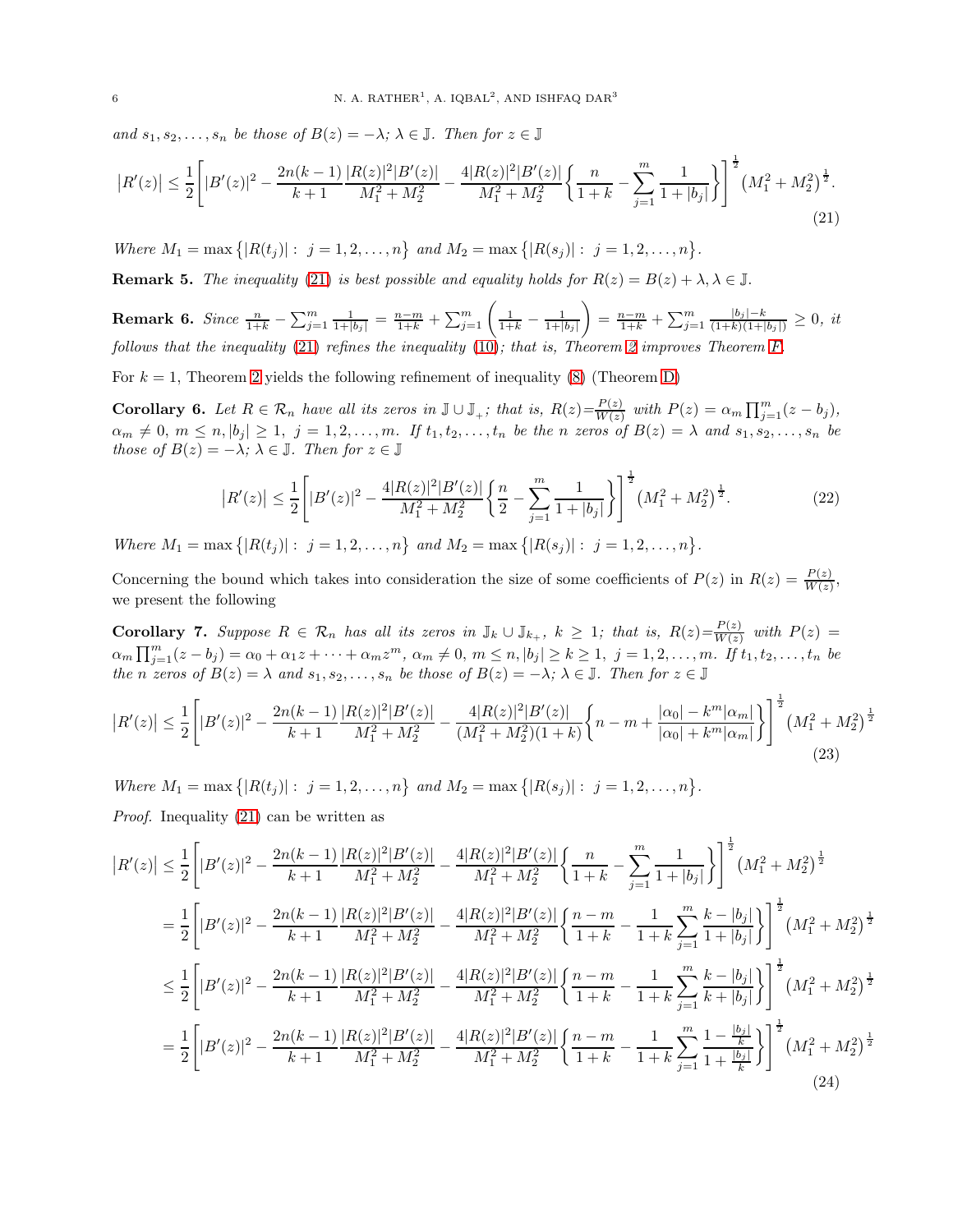Since  $\frac{|b_j|}{k} \geq 1$ ,  $j = 1, 2, \ldots, m$  $j = 1, 2, \ldots, m$  $j = 1, 2, \ldots, m$ , therefore in view of Lemma 2, inequality [\(24\)](#page-5-1) gives

$$
\begin{split} \left| R'(z) \right| &\leq \frac{1}{2} \Bigg[ |B'(z)|^2 - \frac{2n(k-1)}{k+1} \frac{|R(z)|^2 |B'(z)|}{M_1^2 + M_2^2} - \frac{4|R(z)|^2 |B'(z)|}{(M_1^2 + M_2^2)(1+k)} \bigg\{ n-m - \frac{1-\prod_{j=1}^m \frac{|b_j|}{k}}{1+\prod_{j=1}^m \frac{|b_j|}{k}} \bigg\} \Bigg]^{\frac{1}{2}} \Big( M_1^2 + M_2^2 \Big)^{\frac{1}{2}} \\ &= \frac{1}{2} \Bigg[ |B'(z)|^2 - \frac{2n(k-1)}{k+1} \frac{|R(z)|^2 |B'(z)|}{M_1^2 + M_2^2} - \frac{4|R(z)|^2 |B'(z)|}{(M_1^2 + M_2^2)(1+k)} \bigg\{ n-m - \frac{k^m |\alpha_m| - |\alpha_0|}{k^m |\alpha_m| + |\alpha_0|} \bigg\} \Bigg]^{\frac{1}{2}} \Big( M_1^2 + M_2^2 \Big)^{\frac{1}{2}} \\ &= \frac{1}{2} \Bigg[ |B'(z)|^2 - \frac{2n(k-1)}{k+1} \frac{|R(z)|^2 |B'(z)|}{M_1^2 + M_2^2} - \frac{4|R(z)|^2 |B'(z)|}{(M_1^2 + M_2^2)(1+k)} \bigg\{ n-m + \frac{|\alpha_0| - k^m |\alpha_m|}{|\alpha_0| + k^m |\alpha_m|} \bigg\} \Bigg]^{\frac{1}{2}} \Big( M_1^2 + M_2^2 \Big)^{\frac{1}{2}} \\ &\Box \end{split}
$$

Remark 7. Since under the hypothesis of Corollary [7,](#page-5-2)

<span id="page-6-1"></span><span id="page-6-0"></span>
$$
n-m+\frac{|\alpha_0|-k^m|\alpha_m|}{|\alpha_0|+k^m|\alpha_m|}\geq 0,
$$

therefore it follows that the inequality [\(23\)](#page-5-3) constitutes a refinement of Theorem [F.](#page-2-1)

<span id="page-6-4"></span>**Remark 8.** In view of the fact that  $\alpha_0 \neq 0$  and

$$
\frac{|\alpha_0| - |\alpha_m|}{|\alpha_0| + |\alpha_m|} - \frac{\sqrt{|\alpha_0|} - \sqrt{|\alpha_m|}}{\sqrt{|\alpha_0|}} = \frac{|\alpha_0| \sqrt{|\alpha_m|} + |\alpha_m| \sqrt{|\alpha_m|} - 2|\alpha_m| \sqrt{|\alpha_0|}}{(|\alpha_0| + |\alpha_m|) \sqrt{|\alpha_0|}} = \frac{(\sqrt{|\alpha_0|} - \sqrt{|\alpha_m|})^2 \sqrt{|\alpha_m|}}{(|\alpha_0| + |\alpha_m|) \sqrt{|\alpha_0|}} \ge 0,
$$

the inequality [\(23\)](#page-5-3), for  $k = 1$ , gives

 $\overline{\phantom{a}}$ 

$$
|R'(z)| \leq \frac{1}{2} \left[ |B'(z)|^2 - \frac{2|R(z)|^2|B'(z)|}{M_1^2 + M_2^2} \left\{ n - m + \frac{|\alpha_0| - |\alpha_m|}{|\alpha_0| + |\alpha_m|} \right\} \right]^{\frac{1}{2}} \left( M_1^2 + M_2^2 \right)^{\frac{1}{2}}
$$

$$
= \frac{|B'(z)|}{2} \left[ M_1^2 + M_2^2 - \frac{2|R(z)|^2}{|B'(z)|} \left\{ n - m + \frac{|\alpha_0| - |\alpha_m|}{|\alpha_0| + |\alpha_m|} \right\} \right]^{\frac{1}{2}}
$$
(25)

$$
\leq \frac{|B'(z)|}{2} \left[ M_1^2 + M_2^2 - \frac{2|R(z)|^2}{|B'(z)|} \left\{ n - m + \frac{\sqrt{|\alpha_0|} - \sqrt{|\alpha_m|}}{\sqrt{|\alpha_0|}} \right\} \right]^{\frac{1}{2}} \tag{26}
$$

Inequalities [\(25\)](#page-6-0) and [\(26\)](#page-6-1) for  $m = n$  respectively reduce to the results [\[13,](#page-13-0) Theorem 1] and [\[12,](#page-12-8) Theorem 1]. both due to S. L. Wali and W. M. Shah. It is however worth mentioning that S. L. Wali and W. M. Shah have obtained [\[13,](#page-13-0) Theorem 1] by employing a boundary refinement of the classical Schwarz lemma due to R. Osserman [\[10\]](#page-12-9), while as [\[12,](#page-12-8) Theorem 1] has been established by invoking a lemma due to V. K. Dubinin [\[5\]](#page-12-10). Clearly, in comparison to our simple and plain sailing procedure, the approaches adopted by S. L. Wali and W. M. Shah appear to be quite ginormous.

Finally, for the class of rational functions in  $\mathcal{R}_n$  having no zeros in  $\mathbb{J}_{k_+}$ ,  $k \leq 1$ , we present the following refinement of Theorem [G](#page-2-2)

<span id="page-6-3"></span>**Theorem 3.** Suppose  $R \in \mathcal{R}_n$  has all its zeros in  $\mathbb{J}_k \cup \mathbb{J}_{k_-}$ ,  $k \leq 1$ ; that is,  $R(z) = \frac{P(z)}{W(z)}$  $\frac{P(z)}{W(z)}$  with  $P(z) =$  $\alpha_m \prod_{j=1}^m (z - b_j)$ ,  $\alpha_m \neq 0$ ,  $m \leq n$ ,  $|b_j| \leq k \leq 1$ ,  $j = 1, 2, \ldots, m$ . Then for  $z \in \mathbb{J}$ ,

$$
|R'(z)| \ge \frac{1}{2} \left\{ |B'(z)| + \frac{2m - n(1+k)}{(1+k)} + 2\left(\sum_{j=1}^{m} \frac{1}{1+|b_j|} - \frac{m}{1+k}\right) \right\} |R(z)|. \tag{27}
$$

**Remark 9.** Inequality [\(27\)](#page-6-2) is best possible and equality occurs at  $z = 1$  for

<span id="page-6-2"></span>
$$
R(z) = \frac{(z+k)^m}{(z-a)^n}, \qquad B(z) = \left(\frac{1-az}{z-a}\right)^n, \qquad m \le n, \ k \le 1 < a.
$$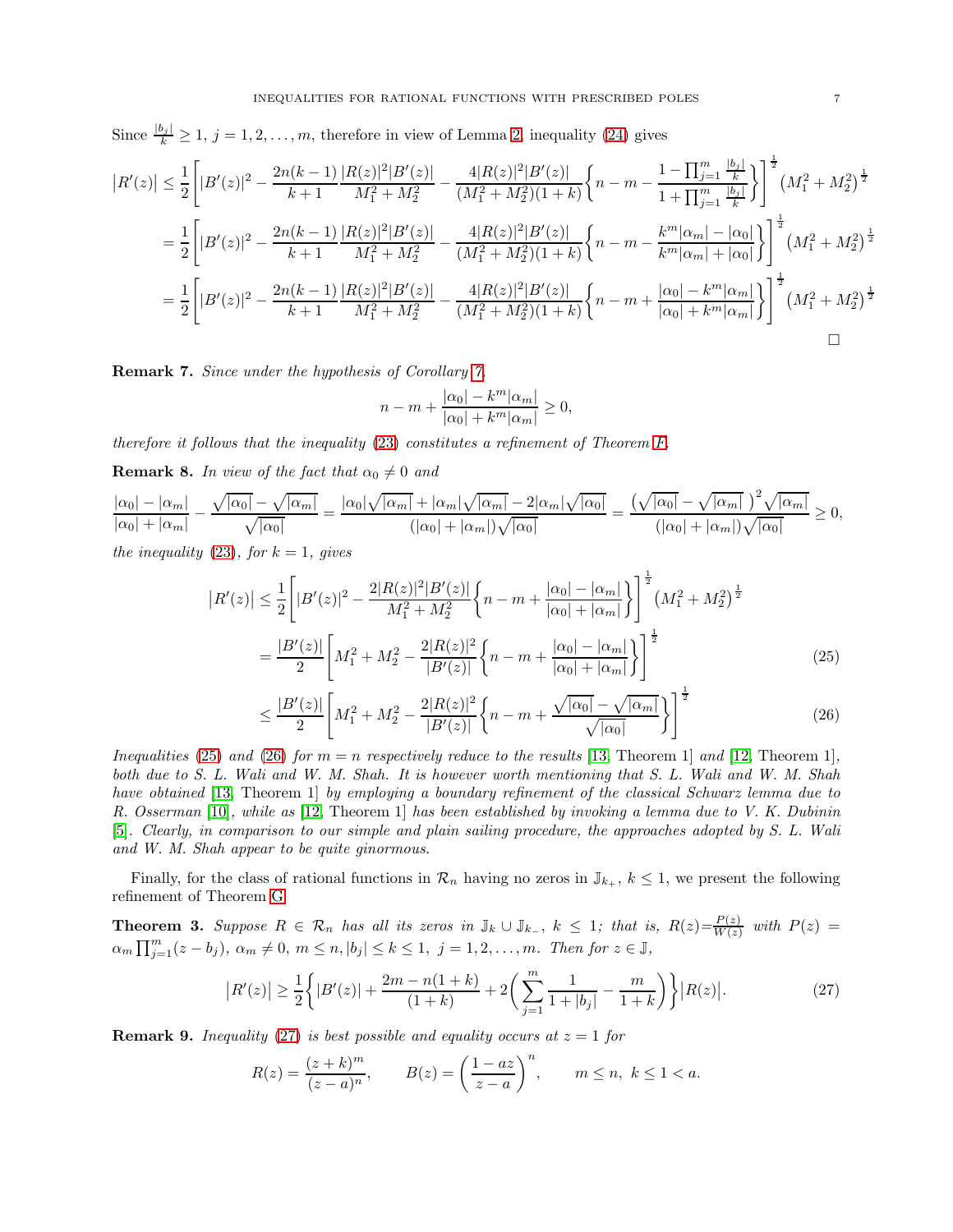Remark 10. Since under the conditions of Theorem [3](#page-6-3)

$$
\sum_{j=1}^{m} \frac{1}{1 + |b_j|} - \frac{m}{1 + k} \ge 0,
$$

therefore one can see at once that Theorem [3](#page-6-3) improves Theorem [G.](#page-2-2)

For  $k = 1$ , Theorem [3](#page-6-3) reduces to the following refinement of Theorem [C](#page-1-1)

**Corollary 8.** If  $R \in \mathcal{R}_n$  has all its zeros in  $\mathbb{J} \cup \mathbb{J}_n$ ; that is,  $R(z) = \frac{P(z)}{W(z)}$  $\frac{P(z)}{W(z)}$  with  $P(z) = \alpha_m \prod_{j=1}^m (z - b_j),$  $\alpha_m \neq 0, m \leq n, |b_j| \leq 1, j = 1, 2, \ldots, m$ . Then for  $z \in \mathbb{J}$ ,

$$
|R'(z)| \ge \frac{1}{2} \left\{ |B'(z)| - (n-m) + 2 \left( \sum_{j=1}^{m} \frac{1}{1 + |b_j|} - \frac{m}{2} \right) \right\} |R(z)|. \tag{28}
$$

As we pointed out earlier, in certain situations where the zeros of  $R(z)$  are not known in advance, one may desire to have a bound which instead of zeros of  $R(z)$ , takes into consideration the size of some coefficients of  $P(z)$  in  $R(z) = \frac{P(z)}{W(z)}$ . In this direction, we present the following

<span id="page-7-1"></span>**Corollary 9.** Suppose  $R \in \mathcal{R}_n$  has all its zeros in  $\mathbb{J}_k \cup \mathbb{J}_{k_-}$ ,  $k \leq 1$ ; that is,  $R(z) = \frac{P(z)}{W(z)}$  $\frac{F(z)}{W(z)}$  with  $P(z) =$  $\alpha_m \prod_{j=1}^m (z-b_j) = \alpha_0 + \alpha_1 z + \cdots + \alpha_m z^m$ ,  $\alpha_m \neq 0$ ,  $m \leq n$ ,  $|b_j| \leq k \leq 1$ ,  $j = 1, 2, \ldots, m$ . Then for  $z \in \mathbb{J}$ ,

$$
|R'(z)| \ge \frac{1}{2} \left\{ |B'(z)| + \frac{2m - n(1+k)}{(k+1)} + \frac{2k}{k+1} \left( \frac{k^m |\alpha_m| - |\alpha_0|}{k^m |\alpha_m| + |\alpha_0|} \right) \right\} |R(z)|. \tag{29}
$$

Proof. From inequality [\(27\)](#page-6-2), we have

 $\overline{\phantom{a}}$ 

$$
|R'(z)| \geq \frac{1}{2} \Big\{ |B'(z)| + \frac{2m - n(1+k)}{(1+k)} + 2\left(\sum_{j=1}^{m} \frac{1}{1+|b_j|} - \frac{m}{1+k}\right) \Big\} |R(z)|
$$
  
\n
$$
= \frac{1}{2} \Big\{ |B'(z)| + \frac{2m - n(1+k)}{(1+k)} + 2\sum_{j=1}^{m} \left(\frac{1}{1+|b_j|} - \frac{1}{1+k}\right) \Big\} |R(z)|
$$
  
\n
$$
= \frac{1}{2} \Big\{ |B'(z)| + \frac{2m - n(1+k)}{(1+k)} + \frac{2k}{k+1} \sum_{j=1}^{m} \frac{k-|b_j|}{k+|b_j|} \Big\} |R(z)|
$$
  
\n
$$
\geq \frac{1}{2} \Big\{ |B'(z)| + \frac{2m - n(1+k)}{(1+k)} + \frac{2k}{k+1} \sum_{j=1}^{m} \frac{k-|b_j|}{k+|b_j|} \Big\} |R(z)|
$$
  
\n
$$
= \frac{1}{2} \Big\{ |B'(z)| + \frac{2m - n(1+k)}{(1+k)} + \frac{2k}{k+1} \sum_{j=1}^{m} \frac{1-|b_j|/k}{1+|b_j|/k} \Big\} |R(z)|.
$$
 (30)

Since  $\frac{|b_j|}{k} \leq 1$ , therefore by invoking Lemma [1,](#page-9-1) we conclude from inequality [\(30\)](#page-7-0) that

$$
|R'(z)| \geq \frac{1}{2} \left\{ |B'(z)| + \frac{2m - n(1+k)}{(1+k)} + \frac{2k}{k+1} \left( \frac{1 - \prod_{j=1}^{m} \frac{|b_j|}{k}}{1 + \prod_{j=1}^{m} \frac{|b_j|}{k}} \right) \right\} |R(z)|
$$
  
= 
$$
\frac{1}{2} \left\{ |B'(z)| + \frac{2m - n(1+k)}{(k+1)} + \frac{2k}{k+1} \left( \frac{k^m |\alpha_m| - |\alpha_0|}{k^m |\alpha_m| + |\alpha_0|} \right) \right\} |R(z)|
$$

Remark 11. Since under the hypothesis of Corollary [9](#page-7-1)

$$
k^m |\alpha_m| - |\alpha_0| \ge 0,
$$

therefore one can see at once that the bound in [\(29\)](#page-7-2) is an improvement of that in Theorem [G.](#page-2-2)

<span id="page-7-2"></span><span id="page-7-0"></span> $\Box$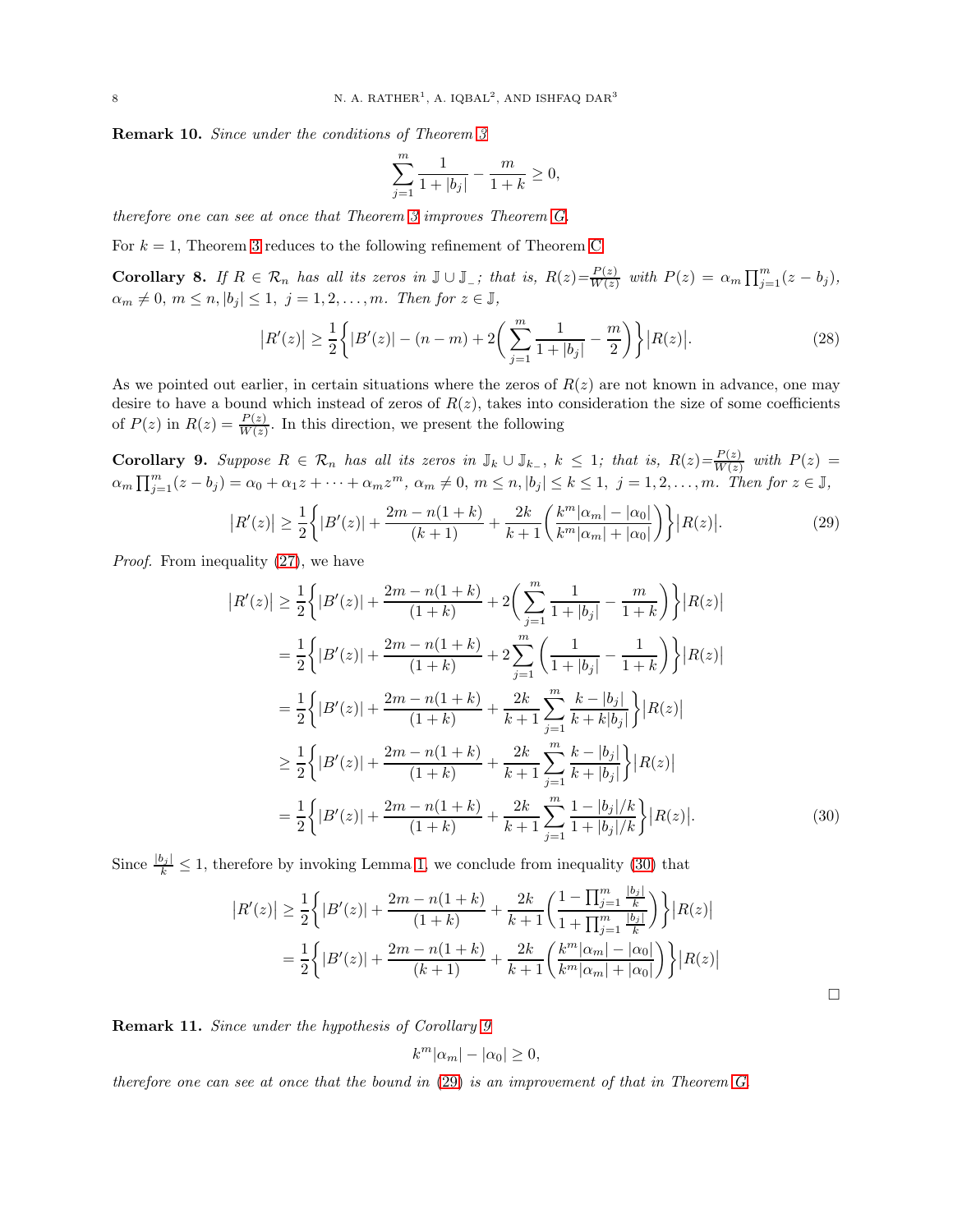Remark 12. As in the case of Remark [8,](#page-6-4) in the light of the fact

$$
\frac{|\alpha_m| - |\alpha_0|}{|\alpha_m| + |\alpha_0|} - \frac{\sqrt{|\alpha_m|} - \sqrt{|\alpha_0|}}{\sqrt{|\alpha_m|}} = \frac{|\alpha_m| \sqrt{|\alpha_0|} + |\alpha_0| \sqrt{|\alpha_0|} - 2|\alpha_0| \sqrt{|\alpha_m|}}{(|\alpha_m| + |\alpha_0|) \sqrt{|\alpha_m|}} = \frac{(\sqrt{|\alpha_m|} - \sqrt{|\alpha_0|})^2 \sqrt{|\alpha_0|}}{(|\alpha_m| + |\alpha_0|) \sqrt{|\alpha_m|}} \ge 0,
$$

the inequality [\(29\)](#page-7-2) for  $k = 1$ , gives

$$
|R'(z)| \ge \frac{1}{2} \left\{ |B'(z)| - (n-m) + \frac{|\alpha_m| - |\alpha_0|}{|\alpha_m| + |\alpha_0|} \right\} |R(z)| \tag{31}
$$

<span id="page-8-1"></span><span id="page-8-0"></span>
$$
\geq \frac{1}{2} \left\{ |B'(z)| - (n-m) + \frac{\sqrt{|\alpha_m|} - \sqrt{|\alpha_0|}}{\sqrt{|\alpha_m|}} \right\} |R(z)|. \tag{32}
$$

Both  $(31)$  and  $(32)$  are due to S. L. Wali and W. M. Shah, (see [\[13,](#page-13-0) Theorem 2] and [\[12,](#page-12-8) Theorem 2]). However, we once again emphasize that while obtaining these results, S. L. Wali and W. M. Shah have employed certain results due to R. Osserman [\[10\]](#page-12-9) and V. N. Dubinin [\[5\]](#page-12-10), whereas we have arrived at the same inequalities by using relatively simple and direct arguments with no involvement of the results of Osserman[\[10\]](#page-12-9) or Dubinin[\[5\]](#page-12-10).

Finally, as an application of Theorem [3,](#page-6-3) we present the following

<span id="page-8-6"></span>**Corollary 10.** Suppose P is a polynomial of degree n, having all its zeros in  $\mathbb{J}_k \cup \mathbb{J}_{k_+}$ ,  $k \leq 1$ ; that is,  $P(z) = \alpha_n \prod_{j=1}^n (z - b_j) = \alpha_0 + \alpha_1 z + \cdots + \alpha_n z^n, \ \alpha_n \neq 0, \ |b_j| \leq k \leq 1, \ j = 1, 2, \ldots, n.$  Then for  $z \in \mathbb{J}$ ,

$$
|P'(z)| \ge \frac{n}{k+1} \bigg\{ 1 + \frac{k}{n} \bigg( \frac{k^n |\alpha_n| - |\alpha_0|}{k^n |\alpha_n| + |\alpha_0|} \bigg) \bigg\} |P(z)| \tag{33}
$$

*Proof.* Taking  $R(z) = \frac{P(z)}{W(z)}$  with  $W(z) = (z - \alpha)^n$ ,  $\alpha > 1$ , so that  $B(z) = \left(\frac{1-\alpha z}{z-\alpha}\right)^n$ , from Corollary [9](#page-7-1) with  $m = n$ , we get

$$
|R'(z)| \ge \frac{1}{2} \left\{ |B'(z)| + \frac{n(1-k)}{(k+1)} + \frac{2k}{k+1} \left( \frac{k^n |\alpha_n| - |\alpha_0|}{k^n |\alpha_n| + |\alpha_0|} \right) \right\} |R(z)| \tag{34}
$$

Using the fact that  $R(z) = P(z)/W(z)$ , inequality [\(34\)](#page-8-2) can be written as

$$
\left| \frac{P'(z)}{(z-\alpha)^n} - \frac{n(z-\alpha)^{n-1}P(z)}{(z-\alpha)^{2n}} \right| \ge \frac{1}{2} \left\{ |B'(z)| + \frac{n(1-k)}{(k+1)} + \frac{2k}{k+1} \left( \frac{k^n |\alpha_n| - |\alpha_0|}{k^n |\alpha_n| + |\alpha_0|} \right) \right\} \frac{|P(z)|}{|z-\alpha|^n} \tag{35}
$$

Since this is true for every  $\alpha > 1$ , letting  $\alpha \to \infty$  in inequality [\(35\)](#page-8-3) and noting as  $\alpha \to \infty$ ,  $|B'(z)| \to$  $|nz| = n$  for  $z \in \mathbb{J}$ , we get

$$
|P'(z)| \ge \frac{1}{2} \bigg\{ n + \frac{n(1-k)}{(k+1)} + \frac{2k}{k+1} \bigg( \frac{k^n |\alpha_n| - |\alpha_0|}{k^n |\alpha_n| + |\alpha_0|} \bigg) \bigg\} |P(z)|
$$
  
= 
$$
\frac{n}{k+1} \bigg\{ 1 + \frac{k}{n} \bigg( \frac{k^n |\alpha_n| - |\alpha_0|}{k^n |\alpha_n| + |\alpha_0|} \bigg) \bigg\} |P(z)|
$$

Remark 13. The Inequality [\(33\)](#page-8-4) is new and refines a well known polynomial inequality due to Malik [\[9\]](#page-12-7) **Remark 14.** Taking  $k = 1$  in inequality [\(33\)](#page-8-4), we get the following refinement of the Turán's [\[11\]](#page-12-2) inequality [\(3\)](#page-0-2)

$$
|P'(z)| \ge \frac{n}{2} \left\{ 1 + \frac{1}{n} \left( \frac{|\alpha_n| - |\alpha_0|}{|\alpha_n| + |\alpha_0|} \right) \right\} |P(z)| \tag{36}
$$

Inequality [\(36\)](#page-8-5) is due to Dubinin [\[6\]](#page-12-11), who has obtained it by using the boundary Schwarz lemma of R. Osserman [\[10\]](#page-12-9), whereas we derived this from a more general result, namely Corollary [10,](#page-8-6) which we established by using simple and elegant arguments.

<span id="page-8-5"></span><span id="page-8-4"></span><span id="page-8-3"></span><span id="page-8-2"></span> $\Box$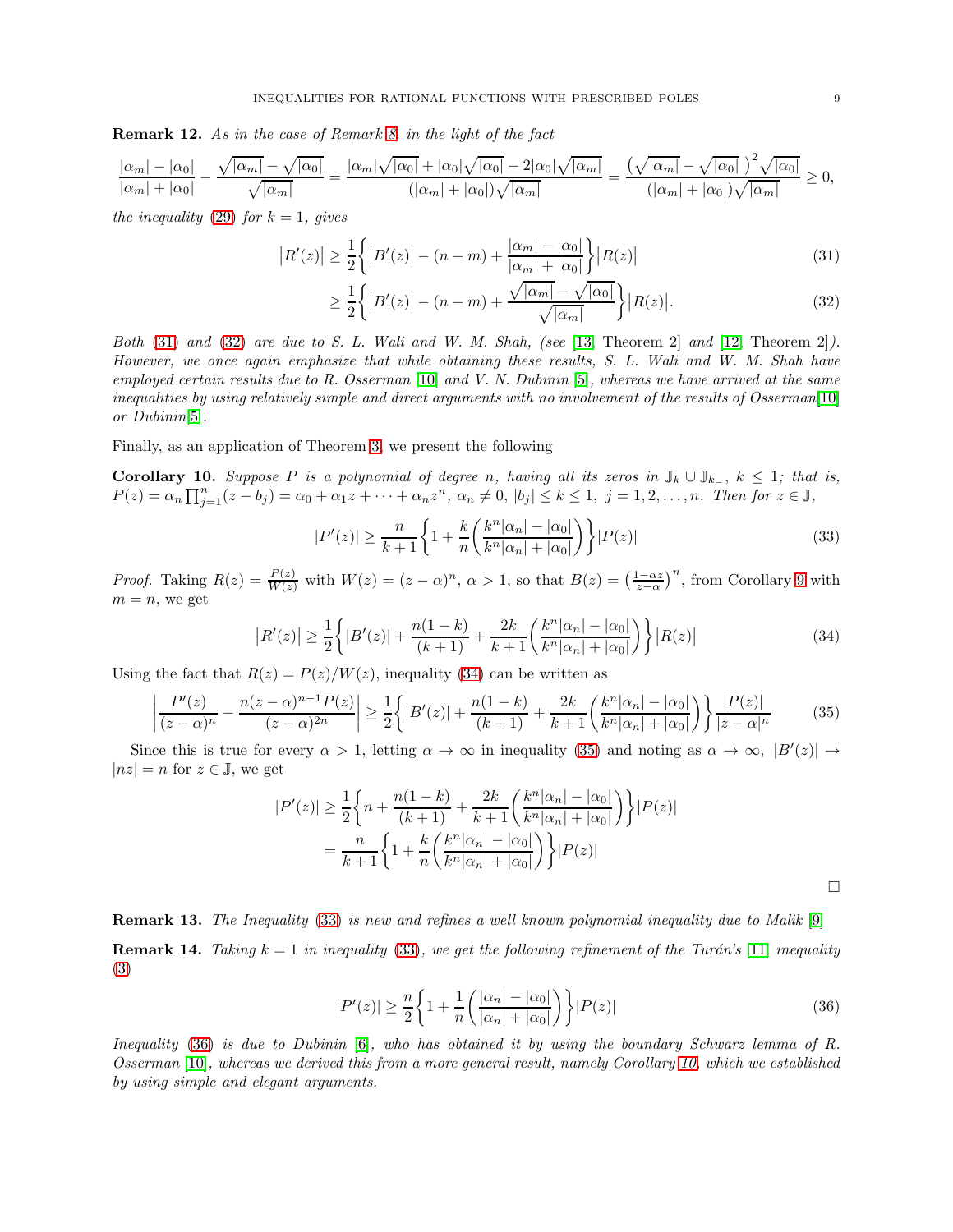#### 4. Lemmas

<span id="page-9-1"></span>For the proof of our theorems, we require following lemmas. We begin by stating the following lemma: **Lemma 1.** If  $\langle x_j \rangle_{j=1}^{\infty}$  be a sequence of real numbers such that  $0 \le x_j \le 1$ ,  $j \in \mathbb{N}$  then

$$
\sum_{j=1}^{n} \frac{1 - x_j}{1 + x_j} \ge \frac{1 - \prod_{j=1}^{n} x_j}{1 + \prod_{j=1}^{n} x_j}, \quad \forall n \in \mathbb{N}
$$
\n(37)

*Proof.* To prove this result we use induction on n. The result is trivially true for  $n = 1$ . For  $n=2$ 

$$
\frac{1 - x_1}{1 + x_1} + \frac{1 - x_2}{1 + x_2} \ge \frac{1 - x_1 x_2}{1 + x_1 x_2}
$$

if

$$
\frac{2(1-x_1x_2)}{1+x_1+x_2+x_1x_2} \ge \frac{1-x_1x_2}{1+x_1x_2},
$$

that is, if

$$
(1-x_1)(1-x_2) \ge 0,
$$

which is true, since  $x_1, x_2 \leq 1$ . Thus the result also holds for  $n = 2$ . Assume the result is true for  $n = r \in \mathbb{N}$ . Now since  $\prod^r$  $\prod_{j=1} x_j \leq 1$ , we have

$$
\sum_{j=1}^{r+1} \frac{1-x_j}{1+x_j} = \sum_{j=1}^{r} \frac{1-x_j}{1+x_j} + \frac{1-x_{r+1}}{1+x_{r+1}}
$$
  
\n
$$
\geq \frac{1-\prod_{j=1}^{r} x_j}{1+\prod_{j=1}^{r} x_j} + \frac{1-x_{r+1}}{1+x_{r+1}} \quad (by \text{ induction hypothesis})
$$
  
\n
$$
\geq \frac{1-\prod_{j=1}^{r+1} x_j}{1+\prod_{j=1}^{r+1} x_j} \quad (by \text{ the case } n = 2)
$$

This shows that the result holds for  $n = r + 1$  as well. Therefore by principle of mathematical induction, it follows that the result holds for all  $n \in \mathbb{N}$ . That completes the proof of Lemma [1.](#page-9-1)

A direct consequence of the above lemma is the following

<span id="page-9-0"></span>**Lemma 2.** If  $\langle x_j \rangle_{j=1}^{\infty}$  be a sequence of real numbers such that  $x_j \geq 1$ ,  $j \in \mathbb{N}$  then

$$
\sum_{j=1}^{n} \frac{1 - x_j}{1 + x_j} \le \frac{1 - \prod_{j=1}^{n} x_j}{1 + \prod_{j=1}^{n} x_j}, \quad \forall n \in \mathbb{N}
$$
\n(38)

The next two lemmas which we need are due to Li, Mohapatra and Rodrigues [\[8\]](#page-12-3)

**Lemma 3.** If  $\lambda \in \mathbb{J}$ , then the equation  $B(z) = \lambda$  has exactly n simple roots (say)  $t_1, t_2, \ldots, t_n$ , which all lie on the unit circle  $\mathbb{J}$ . Further if  $R \in \mathcal{R}_n$  and  $z \in \mathbb{J}$ , then

$$
B'(z)R(z) - R'(z)\{B(z) - \lambda\} = \frac{B(z)}{z} \sum_{j=1}^{n} C_j R(t_j) \left| \frac{B(z) - \lambda}{z - t_j} \right|^2,
$$
\n(39)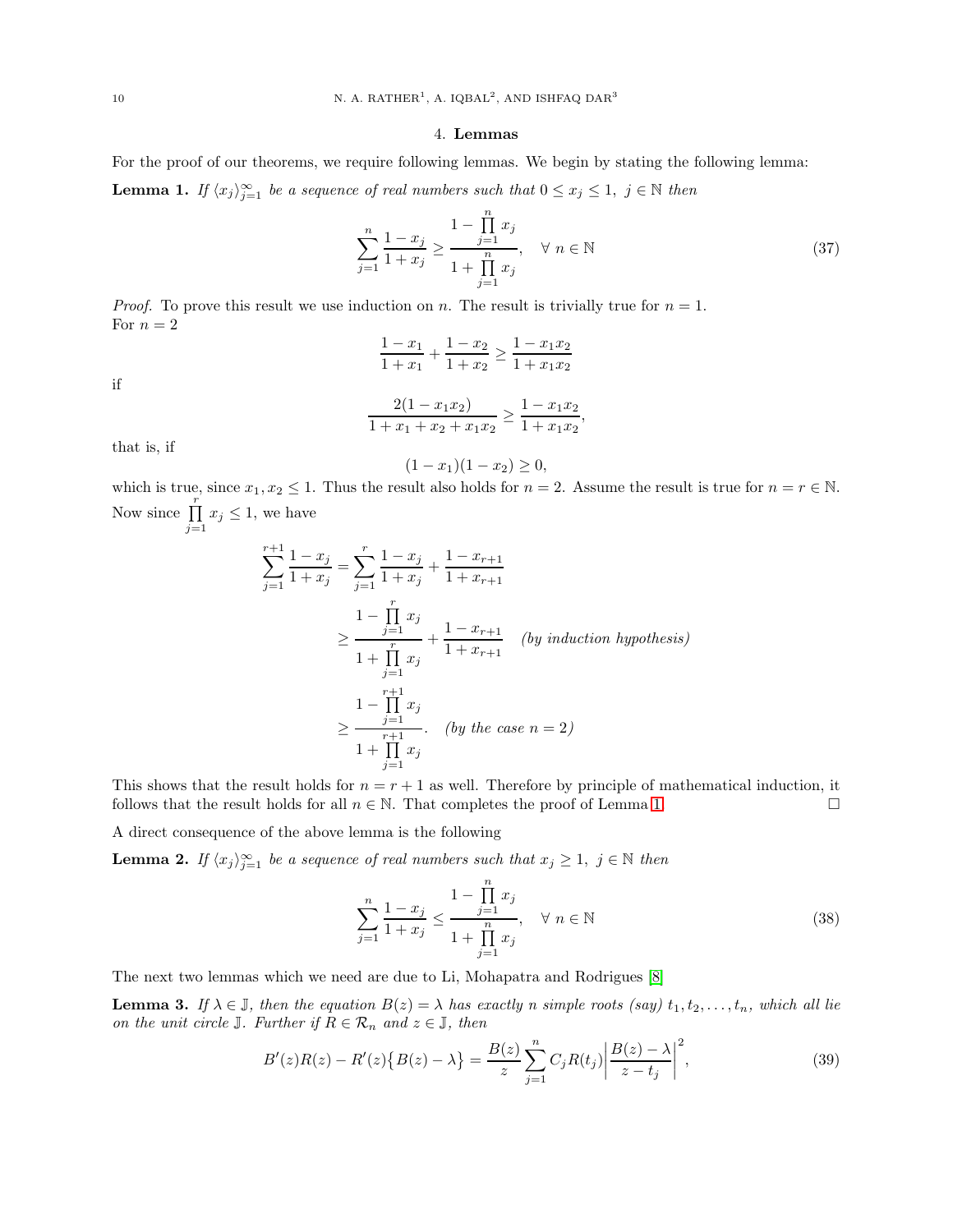where  $C_j = C_j(\lambda)$  is defined by

$$
\frac{1}{C_j} = \sum_{\nu=1}^n \frac{|a_{\nu}|^2 - 1}{|t_j - a_{\nu}|^2} \quad \text{for } j = 1, 2, \dots, n. \tag{40}
$$

Furthermore for  $z \in \mathbb{J}$ , we have

<span id="page-10-1"></span>
$$
z\frac{B'(z)}{B(z)} = \sum_{j=1}^{n} C_j \left| \frac{B(z) - \lambda}{z - t_j} \right|^2 \tag{41}
$$

and

<span id="page-10-3"></span>
$$
|B'(z)| = z \frac{B'(z)}{B(z)} = \sum_{j=1}^{n} \frac{|a_j|^2 - 1}{|z - a_j|^2}
$$
\n(42)

**Lemma 4.** If  $R \in \mathcal{R}_n$  and  $z \in \mathbb{J}$ , then

$$
|R'(z)| + |(R^*(z))'| \le |B'(z)|M(R,1)
$$
\n(43)

Next we need the following lemma due to Aziz and Shah [\[1\]](#page-12-4)

<span id="page-10-4"></span>**Lemma 5.** Assume  $t_1, t_2, \ldots, t_n$  are the roots of  $B(z) = \lambda$  and  $s_1, s_2, \ldots, s_n$  are those of  $B(z) = -\lambda$ ;  $\lambda \in \mathbb{J}$ . If  $R \in \mathcal{R}_n$  and  $z \in \mathbb{J}$ , then

$$
|R'(z)|^2 + |(R^*(z))'|^2 \le \frac{1}{2}|B'(z)|^2 \left(M_1^2 + M_2^2\right)
$$
\n(44)

where  $R^*(z) = B(z)R(\frac{1}{\overline{z}}), M_1 = \max\{|R(t_j)| : j = 1, 2, ..., n\}$  and  $M_2 = \max\{|R(s_j)| : j = 1, 2, ..., n\}.$ Lastly, we also require the following lemma due to Aziz and Zargar [\[3\]](#page-12-5)

<span id="page-10-0"></span>**Lemma 6.** If  $z \in \mathbb{J}$ , then

$$
\Re\left(\frac{zW'(z)}{W(z)}\right) = \frac{n - |B'(z)|}{2} \tag{45}
$$

# <span id="page-10-2"></span>5. Proof of Theorems

**Proof of Theorem [1](#page-2-4).** For  $z \in \mathbb{J}$  and  $R(z) = \frac{P(z)}{W(z)}$  with  $P(z) = \alpha_m \prod_{j=1}^m (z - b_j)$ ,  $\alpha_m \neq 0$ ,  $m \leq n$ ,  $|b_j| \geq k \geq$  $1, j = 1, 2, \ldots, m$ , Lemma [6](#page-10-0) and straight forward computations show that

$$
\Re\left(\frac{zR'(z)}{R(z)}\right) = \Re\left(\frac{zP'(z)}{P(z)} - \frac{zW'(z)}{W(z)}\right)
$$

$$
= \Re\left(\frac{zP'(z)}{P(z)}\right) - \Re\left(\frac{zW'(z)}{W(z)}\right)
$$

$$
= \sum_{j=1}^{m} \Re\left(\frac{z}{z-b_j}\right) - \frac{n - |B'(z)|}{2}
$$

$$
\leq \sum_{j=1}^{m} \frac{1}{1 + |b_j|} - \frac{n - |B'(z)|}{2}
$$
(46)

Also for  $z \in \mathbb{J}$ , one can easily see that

$$
\begin{aligned} \left| \left( R^*(z) \right)' \right| &= \left| z B'(z) \overline{R(z)} - B(z) \overline{z R'(z)} \right| \\ &= \left| \frac{z B'(z)}{B(z)} \overline{R(z)} - \overline{z R'(z)} \right| \qquad \therefore \left| B(z) \right| = 1 \text{ for } |z| = 1. \end{aligned}
$$

This with the help of [\(42\)](#page-10-1) gives

$$
\left| \left( R^*(z) \right)' \right| = \left| |B'(z)| \overline{R(z)} - \overline{zR'(z)} \right|
$$
  
= 
$$
\left| |B'(z)| R(z) - zR'(z) \right|.
$$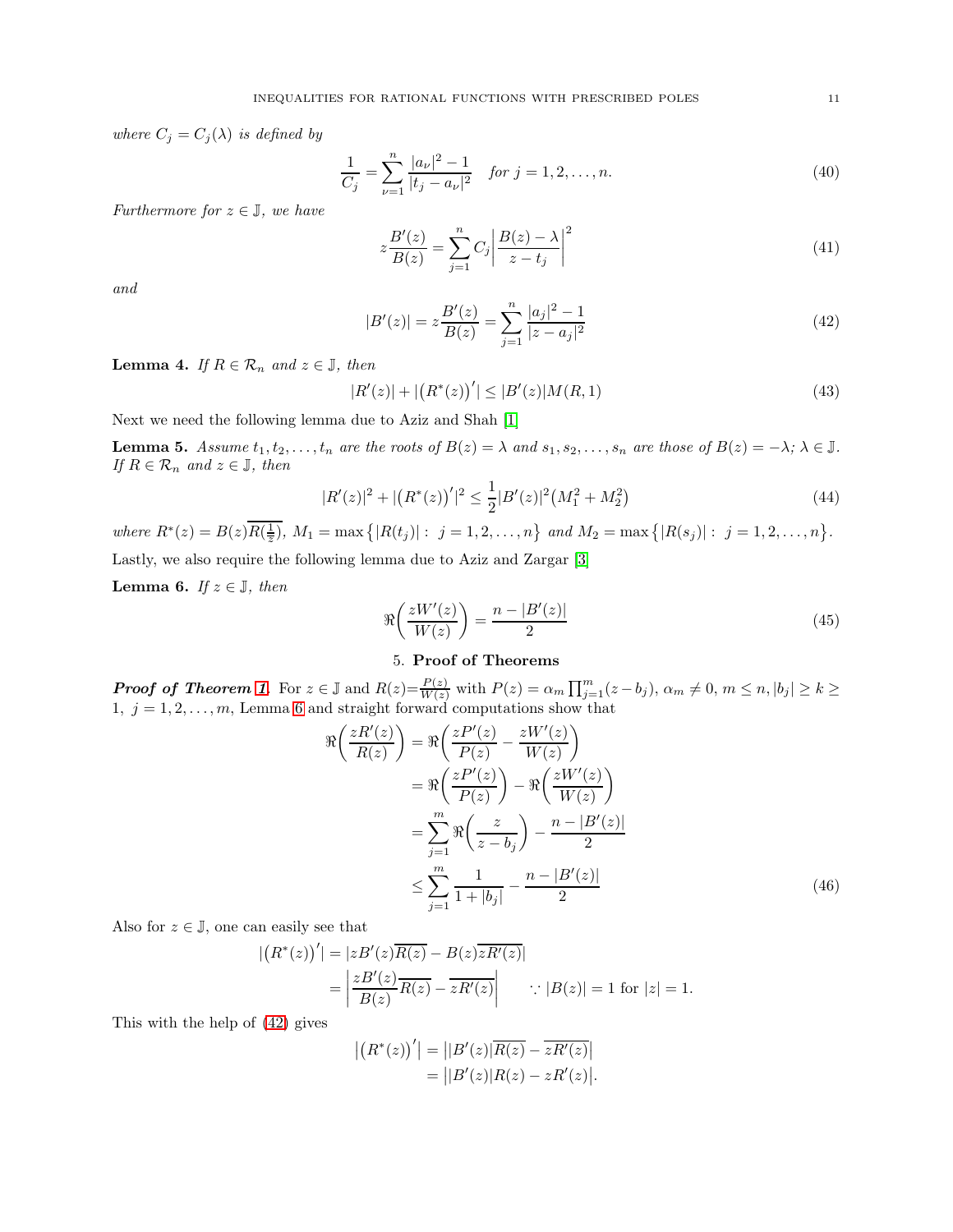That is

<span id="page-11-0"></span>
$$
\left| \frac{(R^*(z))'}{R(z)} \right|^2 = \left| |B'(z)| - \frac{zR'(z)}{R(z)} \right|^2
$$
  
= 
$$
|B'(z)|^2 + \left| \frac{zR'(z)}{R(z)} \right|^2 - 2|B'(z)| \Re \left( \frac{zR'(z)}{R(z)} \right).
$$
 (47)

Using inequality [\(46\)](#page-10-2) in [\(47\)](#page-11-0), we get

$$
\left| \frac{(R^*(z))'}{R(z)} \right|^2 \ge |B'(z)|^2 + \left| \frac{zR'(z)}{R(z)} \right|^2 - 2|B'(z)| \sum_{j=1}^m \frac{1}{1+|b_j|} + |B'(z)| (n - |B'(z)|)
$$

$$
= \left| \frac{zR'(z)}{R(z)} \right|^2 + n|B'(z)| - 2|B'(z)| \sum_{j=1}^m \frac{1}{1+|b_j|}.
$$

Which for  $z \in \mathbb{J}$ , leads to

<span id="page-11-1"></span>
$$
|(R^*(z))'|^2 \ge |R'(z)|^2 + n|B'(z)||R(z)|^2 - 2|B'(z)||R(z)|^2 \sum_{j=1}^m \frac{1}{1+|b_j|}.
$$
\n(48)

In view of the fact that

$$
\left|R'(z)\right|^2 + n|B'(z)||R(z)|^2 - 2|B'(z)||R(z)|^2 \sum_{j=1}^m \frac{1}{1+|b_j|} \ge 0 \quad \text{for } |b_j| \ge 1, j = 1, 2, \dots, m, \text{ with } m \le n ,
$$

inequality [\(48\)](#page-11-1) together with inequality [\(43\)](#page-10-3) gives

$$
|R'(z)| + \left[ |R'(z)|^2 + n|B'(z)||R(z)|^2 - 2|B'(z)||R(z)|^2 \sum_{j=1}^m \frac{1}{1+|b_j|} \right]^{\frac{1}{2}} \leq |R'(z)| + |(R^*(z))'|
$$
  

$$
\leq |B'(z)|M(R, 1).
$$

Which after straightforward simplifications gives

$$
\begin{split} \left|R'(z)\right| &\leq \frac{1}{2} \left[|B'(z)|-\frac{n|R(z)|^2}{\left\{M(R,1)\right\}^2}+\frac{2|R(z)|^2}{\left\{M(R,1)\right\}^2} \sum_{j=1}^m \frac{1}{1+|b_j|}\right] M(R,1) \\ &=\frac{1}{2} \left[|B'(z)|-\frac{n|R(z)|^2}{\left\{M(R,1)\right\}^2} \left(1-\frac{2}{k+1}\right)-\frac{n|R(z)|^2}{\left\{M(R,1)\right\}^2} \frac{2}{k+1}+\frac{2|R(z)|^2}{\left\{M(R,1)\right\}^2} \sum_{j=1}^m \frac{1}{1+|b_j|}\right] M(R,1) \\ &=\frac{1}{2} \left[|B'(z)|-\frac{n|R(z)|^2(k-1)}{(k+1)\left\{M(R,1)\right\}^2}-\frac{2|R(z)|^2}{\left\{M(R,1)\right\}^2} \left\{\frac{n}{k+1}-\sum_{j=1}^m \frac{1}{1+|b_j|}\right\}\right] M(R,1). \end{split}
$$

This completes the proof of Theorem [1](#page-2-4)  $\hfill \square$ 

Proof of Theorem [2](#page-4-3). Inequality [\(48\)](#page-11-1) together with Lemma [5,](#page-10-4) yields

$$
2|R'(z)|^{2} + n|B'(z)||R(z)|^{2} - 2|B'(z)||R(z)|^{2} \sum_{j=1}^{m} \frac{1}{1+|b_{j}|} \leq |R'(z)|^{2} + |(R^{*}(z))'|^{2}
$$
  

$$
\leq \frac{1}{2}|B'(z)|^{2}(M_{1}^{2} + M_{2}^{2}).
$$

Which can also be written as

$$
4|R'(z)|^2 \le |B'(z)|^2\left(M_1^2 + M_2^2\right) + 4|B'(z)||R(z)|^2\sum_{j=1}^m \frac{1}{1+|b_j|} - 2n|B'(z)||R(z)|^2
$$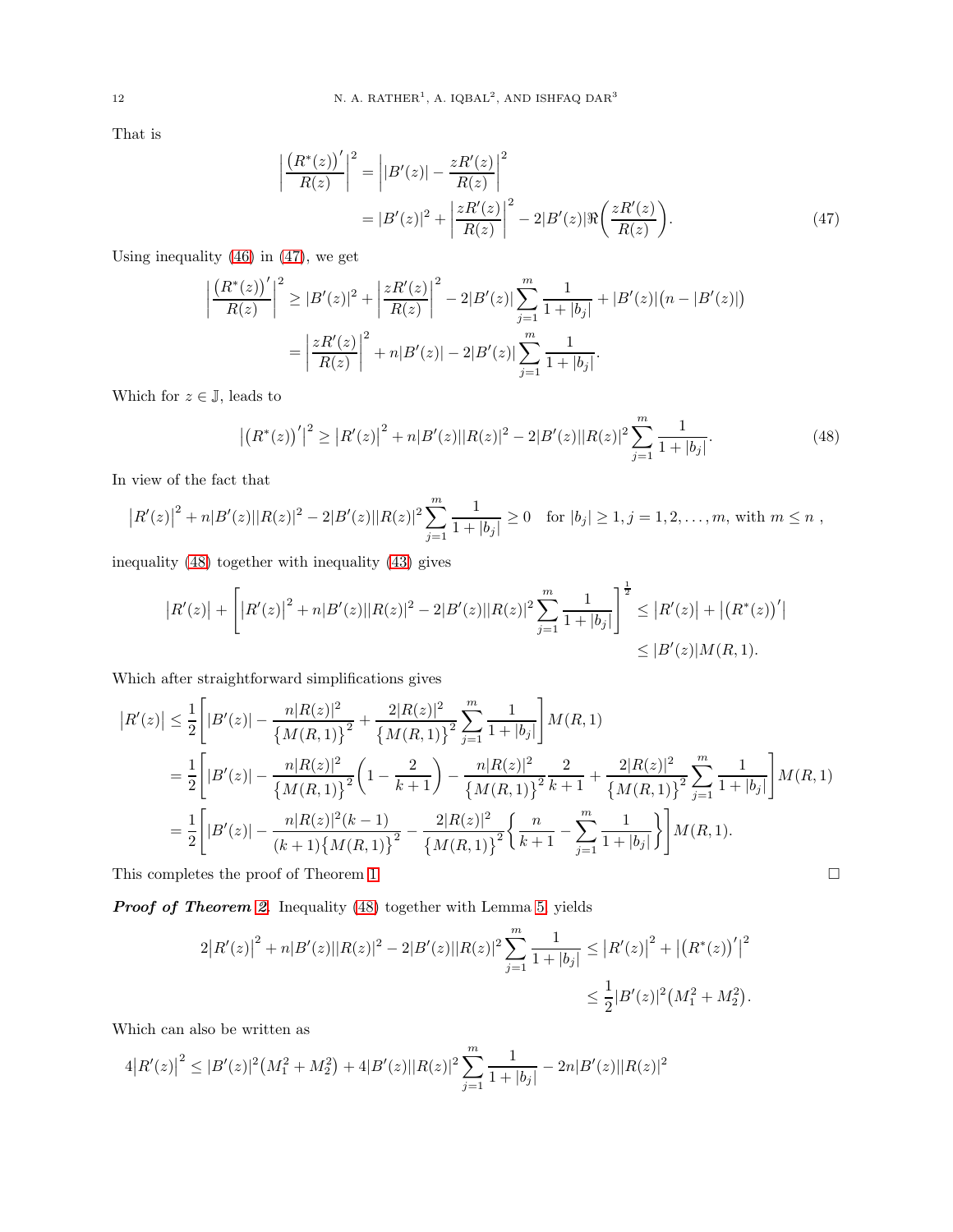INEQUALITIES FOR RATIONAL FUNCTIONS WITH PRESCRIBED POLES 13

$$
= \left[ |B'(z)|^2 - \frac{2n(k-1)}{k+1} \frac{|R(z)|^2 |B'(z)|}{(M_1^2 + M_2^2)} - \frac{4|R(z)|^2 |B'(z)|}{(M_1^2 + M_2^2)} \left\{ \frac{n}{1+k} - \sum_{j=1}^m \frac{1}{1+|b_j|} \right\} \right] (M_1^2 + M_2^2).
$$

Equivalently

$$
\left| R'(z) \right| \leq \frac{1}{2} \Bigg[ |B'(z)|^2 - \frac{2n(k-1)}{k+1} \frac{|R(z)|^2 |B'(z)|}{\left(M_1^2 + M_2^2\right)} - \frac{4 |R(z)|^2 |B'(z)|}{\left(M_1^2 + M_2^2\right)} \left\{ \frac{n}{1+k} - \sum_{j=1}^m \frac{1}{1+|b_j|} \right\} \Bigg]^{\frac{1}{2}} \left(M_1^2 + M_2^2\right)^{\frac{1}{2}}.
$$

Which being the desired conclusion, completes the proof of Theorem [2](#page-4-3)  $\Box$ 

**Proof of Theorem [3](#page-6-3).** In the light of Lemma [6,](#page-10-0) one can easily see for  $z \in \mathbb{J}$  and  $R(z) = \frac{P(z)}{W(z)}$  with  $P(z) =$  $\alpha_m \prod_{j=1}^m (z - b_j), \, \alpha_m \neq 0, \, m \leq n, |b_j| \leq k \leq 1, \, \text{for } j = 1, 2, \dots, m, \, \text{that}$ 

$$
\Re\left(\frac{zR'(z)}{R(z)}\right) = \Re\left(\frac{zP'(z)}{P(z)} - \frac{zW'(z)}{W(z)}\right)
$$
  
\n
$$
= \Re\left(\frac{zP'(z)}{P(z)}\right) - \Re\left(\frac{zW'(z)}{W(z)}\right)
$$
  
\n
$$
= \sum_{j=1}^{m} \Re\left(\frac{z}{z-b_j}\right) - \frac{n-|B'(z)|}{2}
$$
  
\n
$$
\geq \sum_{j=1}^{m} \frac{1}{1+|b_j|} - \frac{n-|B'(z)|}{2}
$$
  
\n
$$
= \frac{|B'(z)|}{2} - \frac{n}{2} + \sum_{j=1}^{m} \frac{1}{1+|b_j|}
$$
  
\n
$$
= \frac{|B'(z)|}{2} + \frac{2m - n(1+k)}{2(1+k)} + \sum_{j=1}^{m} \frac{1}{1+|b_j|} - \frac{m}{1+k}
$$

This for  $z \in \mathbb{J}$ , straightforwardly gives

$$
\left|\frac{R'(z)}{R(z)}\right|=\left|\frac{zR'(z)}{R(z)}\right|\geq \Re\bigg(\frac{zR'(z)}{R(z)}\bigg)\geq \frac{|B'(z)|}{2}+\frac{2m-n(1+k)}{2(1+k)}+\sum_{j=1}^{m}\frac{1}{1+|b_j|}-\frac{m}{1+k}.
$$

Which being equivalent to the desired inequality, completes the proof of Theorem [3](#page-6-3)

.

## **REFERENCES**

- <span id="page-12-4"></span>[1] A. Aziz and W. M. Shah, Some refinements of Bernstein-type inequalities for rational functions, Glas. Mate., 32(1997), 29-37.
- <span id="page-12-6"></span>[2] A. Aziz and W. M. Shah, Some properties of rational functions with prescribed poles and restrected zeros, Math. Balk., 18(2004), 33-40.
- <span id="page-12-5"></span>[3] A. Aziz and B. A. Zargar, Some properties of rational functions with prescribed poles, Canad. Math. Bull., 42(1999), 417-426.
- <span id="page-12-0"></span>[4] S. Bernstein, Sur é ordre de la meilleure approximation des functions continues par des polynomes de degré donné, Mem. Acad. R. Belg., 4(1912), 1-103.
- <span id="page-12-11"></span><span id="page-12-10"></span>[5] V.N. Dubinin, Distortion theorems for polynomials on the circle, Sb. Math. 191(12) (2000) 1797–1807.
- [6] V. N. Dubinin, Applications of the Schwarz lemma to inequalities for entire functions with constraints on zeros, J. Math. Sci., 143(2007), 3069-3076.
- <span id="page-12-3"></span><span id="page-12-1"></span>[7] P. D. Lax, Proof of a conjecture of P. Erdös on the derivative of a polynomial, Bull. Amer. Math. Soc., 50 (1944), 509-513.
- [8] Xin Li, R. N. Mohapatra and R. S. Rodriguez, Bernstein-type inequalities for rational functions with prescribed poles, J. London Math. Soc., 51(1995), 523-531.
- <span id="page-12-9"></span><span id="page-12-7"></span>[9] M. A. Malik, On the derivative of a polynomial, J. London Math. Soc. 1 (1969) 57-60.
- [10] R. Osserman, A sharp Schwarz inequality on the boundary for functions regular in the disk, Proceedings of the American Mathematical Society 12(2000), 3513–3517.
- <span id="page-12-8"></span><span id="page-12-2"></span>[11] P. Turán, Über die Ableitung von Polynomen, Compos. Math. 7 (1939), 89-95.
- [12] S. L. Wali and W. M. Shah, Some applications of Dubinin's lemma to rational functions with prescribed poles, J. Math.Anal.Appl.450(2017)769–779.